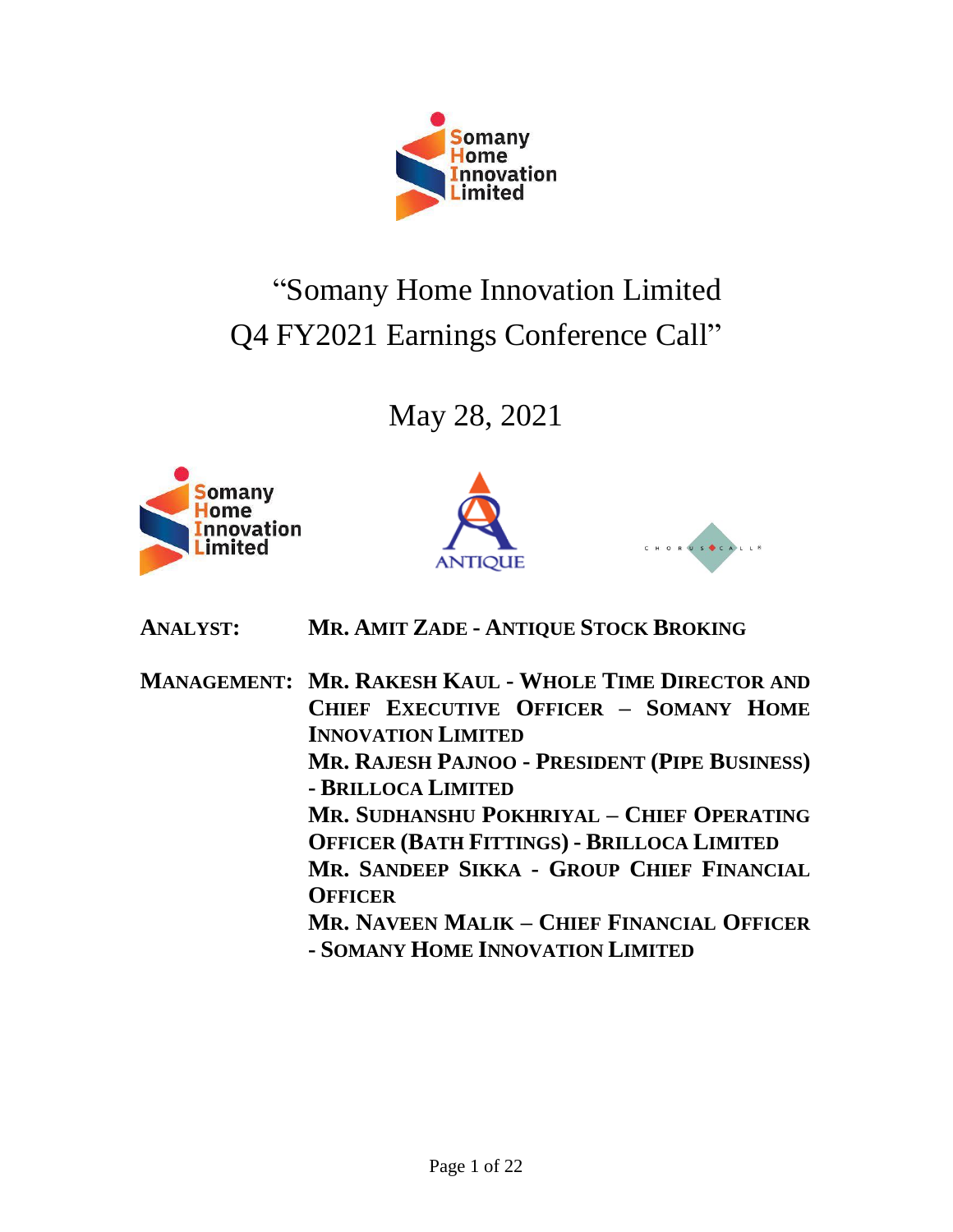

**Moderator:** Ladies and gentlemen, good day and welcome to Somany Home Innovation Limited (SHIL) Q4 FY2021 Earnings Conference Call hosted by Antique Stock Broking. As a reminder, all participant lines will be in the listen-only mode and there will be an opportunity for you to ask questions after the presentation concludes. Should you need assistance during the conference call, please signal an operator by pressing "\*" then "0" on your touchtone phone. Please note that this conference is being recorded. I would now like to hand the conference over to Mr. Amit Zade from Antique Stock Broking. Thank you, and over to you, Sir!

- **Amit Zade**: Thank you, Janis. Good afternoon everyone. On behalf of Antique Stock Broking, I would like to welcome all the participants on the 4Q FY2021 earnings call of Somany Home Innovation Limited. I would now hand over the call to Gavin from CDR India to introduce the management. Over to you, Gavin!
- **Gavin Desa**: Thank you, Amit. Good day everyone and a warm welcome to you participating in SHIL's Q4 and FY2021 earnings call. We have with us today from the management, Mr. Rakesh Kaul, Whole time Director and CEO, Mr. Sudhanshu Pokhriyal, COO - Bath Fittings, Brilloca Limited, Mr. Rajesh Pajnoo, President Pipes, Brilloca Limited, Mr. Sandeep Sikka, Group CFO and Mr. Naveen Malik, CFO, SHIL.

Before we begin, I would like to mention that some statements made in today's discussion may be forward-looking in nature. The actual results may vary as they are dependent on several external factors as well. A statement to this effect has been included in the result presentation sent to you earlier. We shall start the call with the opening remarks for the management followed by an interactive Q&A Session. I would now request Mr. Naveen Malik to open the call. Over to you, Naveen!

**Naveen Malik**: Thank you, Gavin. Good afternoon and welcome to Somany Home Innovation Limited Q4 and FY2021 earnings call. I hope you and your family are safe in these difficult times. I will walk you through our financial performance over the quarter and year, following which Mr. Rakesh Kaul, Mr. Sudhanshu Pokhriyal and Mr. Rajesh Pajnoo will discuss the key highlights of businesses.

> We have delivered a robust performance in Q4 FY2021. All our businesses have performed well as can be seen in the results.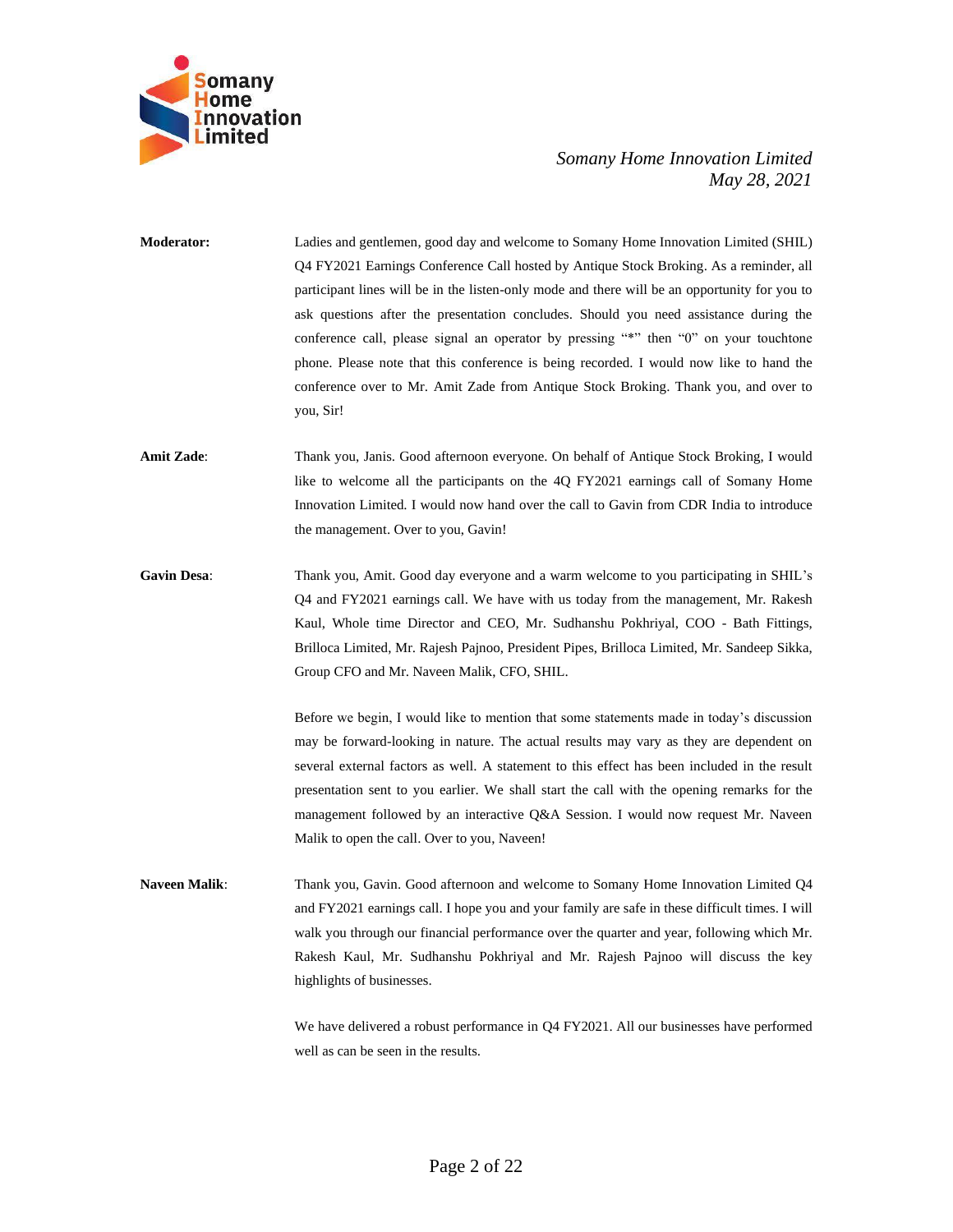

Consolidated revenues from operations for Q4 amounted to Rs.613 crore, 68% higher on a year-on-year basis and 11% on sequential basis. Our continuous growth is largely driven by the strong performance across our businesses. EBITDA for the quarter stood at  $\sim$ Rs.70 crore, higher by 181% on a year-on-year basis and 17% on a sequential quarter basis. EBITDA margin expanded by 460 bps on Y-o-Y basis and 60 bps on Q-o-Q, that is quarteron-quarter basis, coming in at 11.4%. We have delivered higher operational profitability and margins despite higher ad spend and rising input costs. This is a reflection of both, the quality of our product portfolio and our intense focus on efficient operations. Profit before tax for the quarter amounted to ~Rs.56 crore, growing 19 times on a year-on-year basis and by 23% on sequential basis. The reported profit after tax (PAT) for the quarter is Rs.22 crore.

I would like to highlight that in Q4 FY2021, there were two tax incidences, which I will explain now.

Firstly, the tax includes income tax outgo of Rs.8.06 crore on the profit of Rs.34.75 crore realized on slump sale of our water heater undertaking, post equity infusion by Groupe Atlantic into Hintastica Private Limited, which is now a 50:50 joint venture between Somany Home Innovation Limited and Groupe Atlantic. If you would recall that during Q3 FY2021, the company had done slump sale of its water heater business undertaking to its wholly owned subsidiary, Hintastica Private Limited (HPL). You may also refer to note 4(b) to published financials in this regard.

Secondly, subsequent to Finance Act, 2021, the amortization of goodwill for the calculation of income tax is not allowed. The company had certain carrying amount of goodwill and based on Finance Act 2021, the deferred tax benefit of Rs.8.66 crore has been derecognized in Q4 FY2021. You may also refer to note 8 to published financials in this regard.

Apart from above, our Q3 FY2021 PAT included a write back of earlier year tax of Rs.4.27 crore.

Without considering the aforesaid effect of these one-time taxes, the sequential growth is 17%, and Q4 FY2021 close to ~16 times of Q4 FY2020 PAT.

Now on an annual basis, the consolidated revenue from operations stood at Rs.1775 crore, registering a growth of 10% over FY2020 revenue, despite losing major turnover in months of April and May 2020 due to countrywide lockdown.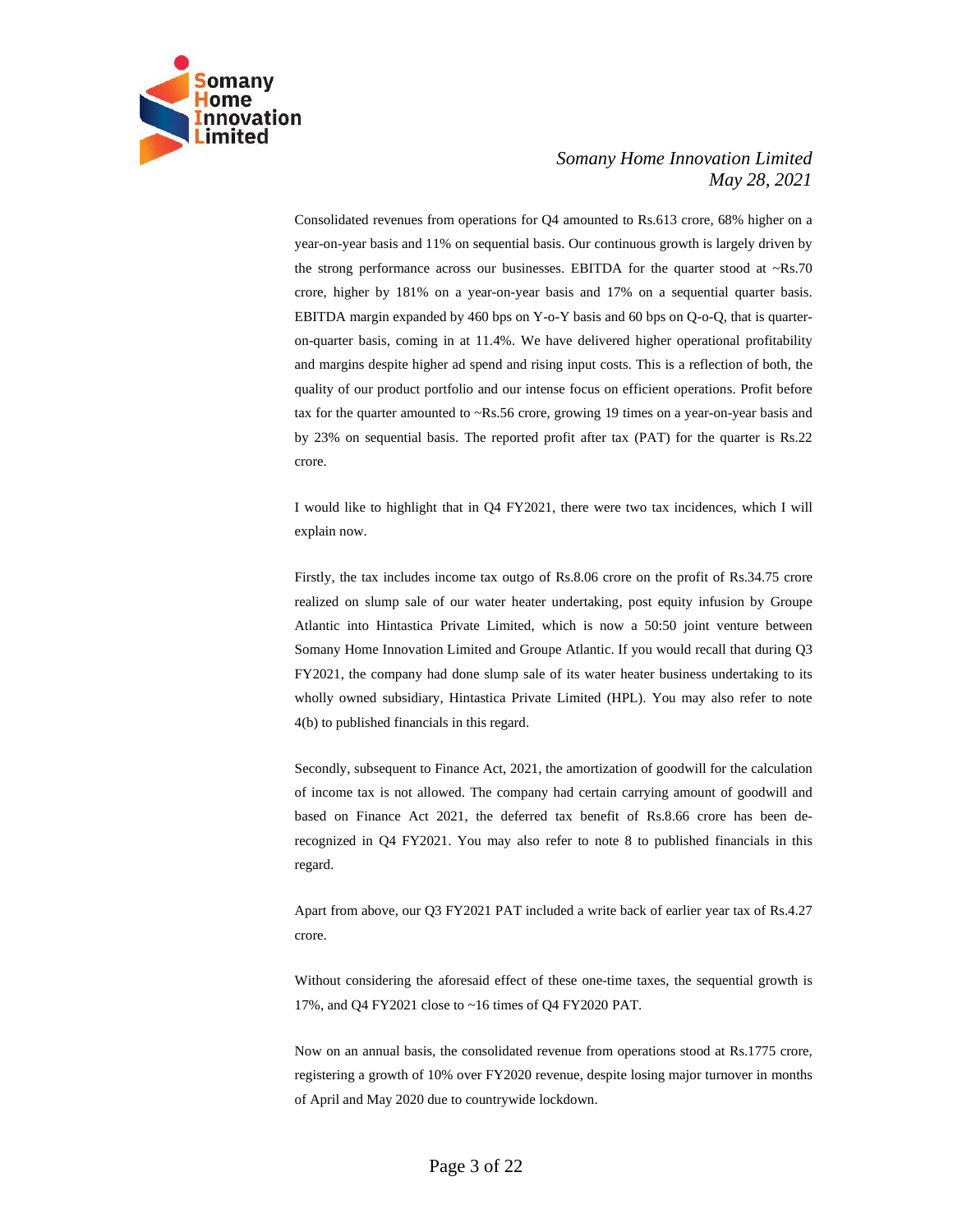

EBITDA for the year grew by 43% to Rs.161 crores. EBITDA margin came in at 9.1% having grown by 210 bps over the last year. If you recall, the company incurred losses during H1 FY2021 on account of lockdown post which our recovery has been swift. Our reported PAT is Rs.55 crore and post removing the one-time income tax charges and benefit as stated earlier, the like-to-like PAT growth is at 191%.

I understand the aforesaid calculations may be a little difficult to review at first go and accordingly, I would request you all to read our results along with the underlying notes as stated in the results.

The board of directors has recommended a dividend of 15% on paid up value of equity shares.

Cash flow from operations too has improved while consolidated debt has reduced by Rs.138 crore.

Moving on to the segmental financial performance, our Consumer Appliances business revenue amounted to Rs.141 crore registering a growth of 91% on a year-on-year basis but was lower on quarter-on-quarter basis, the reasons for which Mr. Kaul will elaborate on. EBIT for the segment came in at Rs.7.5 crore having grown from a negative EBIT of Rs.0.6 crore in Q4 last year. We would like to reiterate that our Consumer Appliance business is a new business vertical, which we have started in 2015-16. Since this was a distinct business division, the company made EBITDA level investments for the first 3-4 years. Now with the build-up of sales, the division is PBT positive with healthy gross margins. We expect these PBT margins to further improve over the next 2-3 years with accelerated pace of growth and operating leverage.

Now coming to Building Products. For the Building Product segment, the revenue stood at Rs.459 crore, reflecting a growth of 67% year-on-year basis and 22% quarter-on-quarter basis. EBIT for the segment stood at Rs.55 crore, increasing by 235% by year-on-year and 62% quarter-on-quarter.

Our Retail business delivered revenue of Rs.13 crore. It has come down by 20% year-onyear due to the closure of unfeasible stores in line with our strategy and focus on profitable growth. Sequentially too, the revenue has de-grown by 24% owing to Q3 being a seasonally strong quarter for this segment.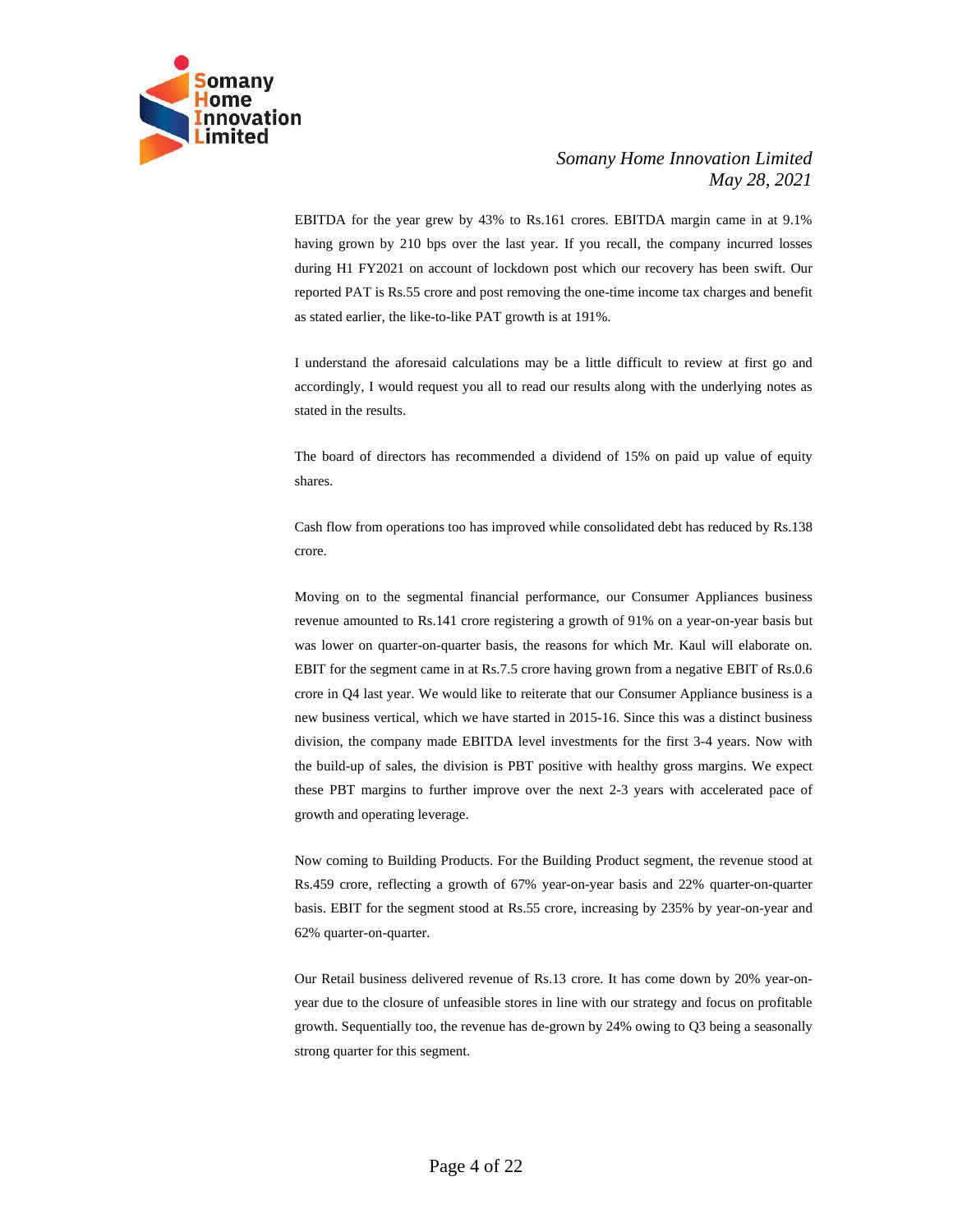

I would like to highlight a major development during the quarter, which pertains to the Joint Venture with Groupe Atlantic, a EUR 2.2 billion French multinational company with a dominant presence in the manufacturing, development, and distribution of eco-friendly heating products and hot water solutions.

Under the agreement, Groupe Atlantic has invested Rs.68.3 crore in Hintastica Private Limited (HPL), a wholly owned subsidiary of Somany Home Innovation Limited for a 50% stake. Hintastica Private Limited will set up a state-of-art facility in Telangana for manufacturing of water heaters, which will be sold under the brand name "Hindware Atlantic". HPL will leverage Groupe Atlantic's technical prowess and proven expertise in manufacturing as well as Somany Home Innovation Limited's strength in marketing and distribution. The JV will not only will gives us the opportunity to market the product in SAARC countries, under this synergistic partnership, we will also sell other products from Groupe Atlantic's portfolio. We believe that JV provides us a new growth avenue to further scale up our presence and growth in the consumer appliances business.

The current quarter has again seen various lockdowns across India and of late, in the last 3 weeks there has been some plateauing of cases. Based on our experiences last year and the current market conditions, our outlook remains positive, driven by confidence in our capabilities and position in our businesses.

We will continue to drive growth through the introduction of new and innovative products that exceed the customers' expectations. There are understandably some constraints in the current quarter due to the pandemic, both from a demand and supply chain perspective. However, as the environment stabilizes, we are confident of continuing to deliver the growth. With that, let me now hand over the floor to Mr. Rakesh Kaul to take you all through the Consumer Appliances Business. Thank you and over to you Rakesh.

**Rakesh Kaul:** Thank you, Naveen, and good evening to all our partners. Good afternoon rather and a very warm welcome to all of you and I hope all of you and your loved ones are safe and healthy. I pray for the well being of all of you during these tough times.

> Let me take you through the key developments in the consumer appliances and the retail businesses during the quarter and the year. I am pleased to say that we have continued to be one of the fastest growing companies in India in the consumer appliances segment and we have attained leadership positions across many product categories. The success is largely owing to our significant investments in resources, innovation & R&D prowess and our strong distribution reach.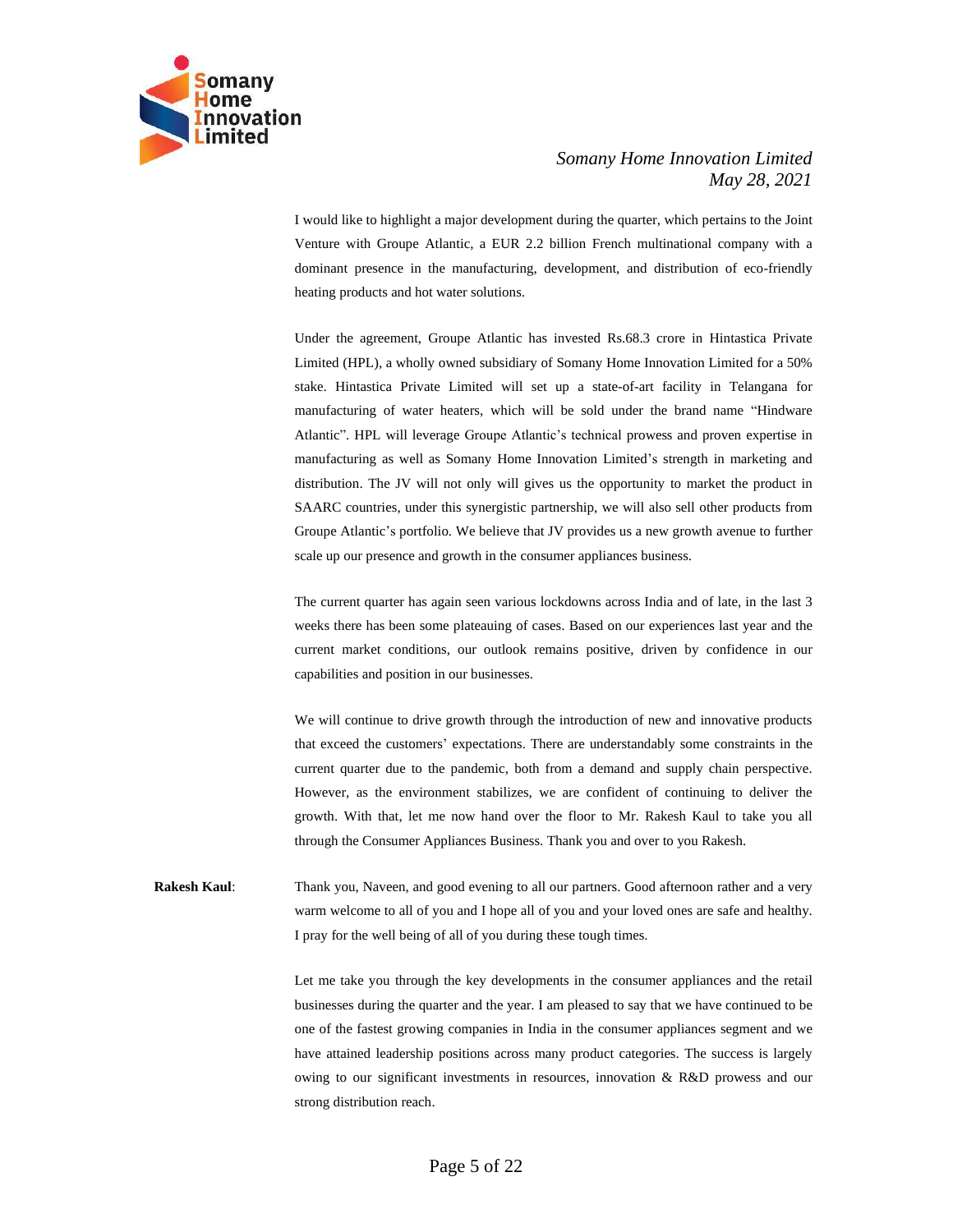

As far as the subcategories are concerned, Kitchen Appliances continue to be the major growth driver for us under the consumer appliances business, accounting for almost 40% of the revenue. We are a clear number two value player in the kitchen chimney segment as far as the value business is concerned and while we have moved into the top five players in the kitchen hobs segment, again a very fast growing segments. In the air cooler segments, which although saw a lot of pullbacks in terms of a poor season and lockdowns, we continue to be now being among the top five brands of the country and the clear number two on e-commerce, which is contributing to almost one-fourth of the industry revenues as of now.

I would also like to spend just a few minutes elaborating on our focus on research and development on connected appliances. Let me tell you, with the greatest amount of pride, that now we have the largest range of IoT connected appliances products in India and when we say largest, we mean above the peer companies. We have the largest range of IoT enabled appliances in India and recently, just a couple of weeks back 'HINDWARE' was named among the top global companies in the Smart Homes Domain at Google I/O event, which is a very significant event of Google Global Events and during this Global Event, partners who have done a lot of work on the smart and connected homes, they are participants to this. And let me say with a great amount of satisfaction that "Hindware Appliances" was one of the brands to be present in the marquee global list out there.

We continue to strive to provide our consumers with intelligent and connected products that help make their lives easier and smoother. Our forte and our thought process always remains to transfer the power in the hands of the consumer and do the massification of technologies, because we believe that technology should not be the sole preserve of selected few, but should be going to the masses all across. The "Hindware Konnect app", which is a common, a single app rather than multiple apps for a single company or a single brand, so we have one single connect app, which serves as a common platform to connect control all of Hindware's IoT enabled products. We introduced new products and enhanced some existing ones on our roaster of IoT products during the year under review. An examples of this are our next generation models of the Hindware MaxX Autoclean kitchen chimneys, a patented technology, which is one step above in the auto-clean segment. The auto-clean segments, which is one of the fastest growing segments in the kitchen chimney segment. This MaxX Autoclean is three times more powerful than the ordinary heat auto-clean chimneys.

We also launched Spectra iPro and Acura iPro IoT enabled smart desert and personal coolers. The coolers while being predominantly commoditized products, which are very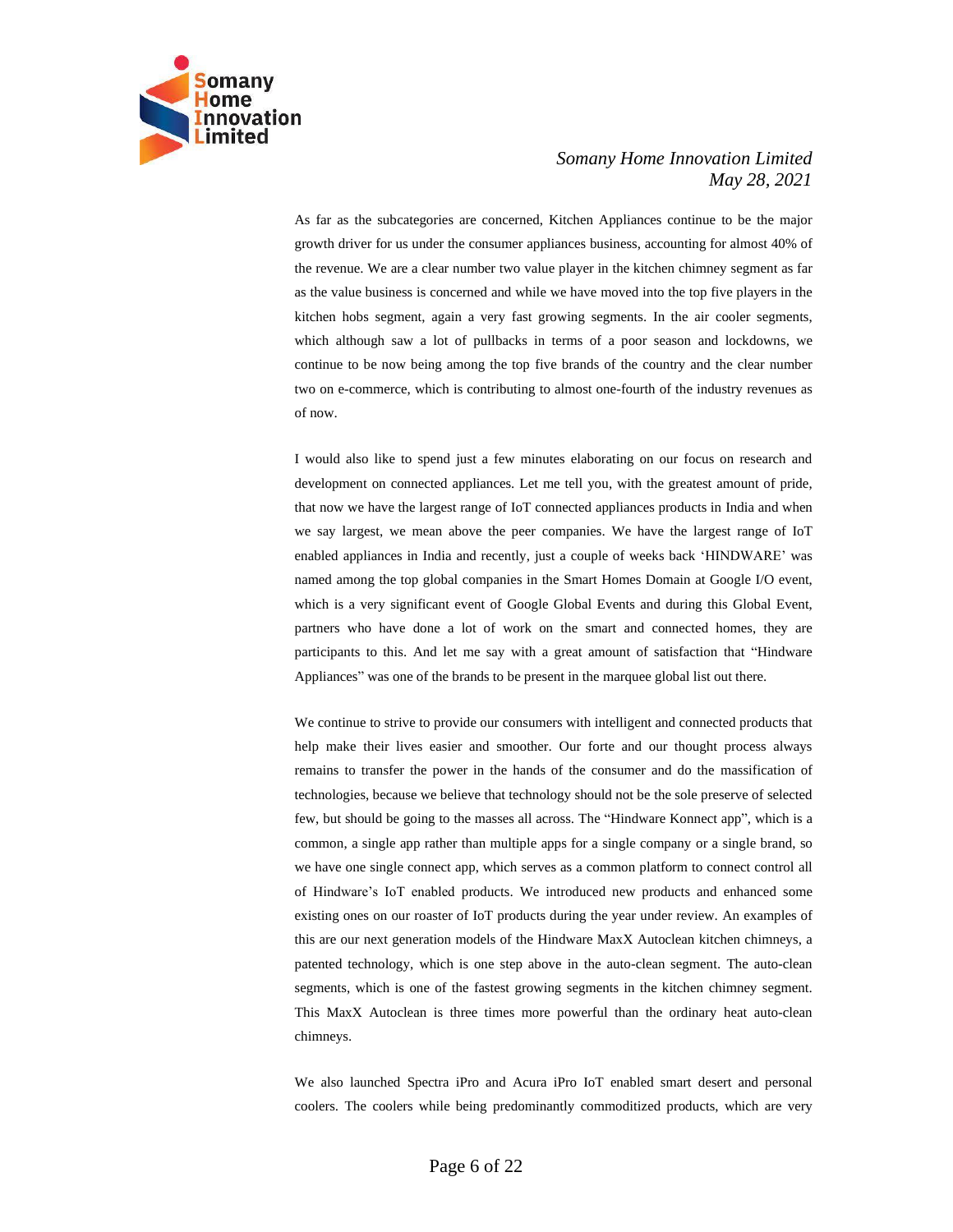

functional in nature. We are amongst of the first brands in the country to actually develop smart and connected products in this category because the aspiration of the consumer even if it is for a functional product is increasing day by day and hence, we also offer features such as Geo-fencing and Wi-Fi Direct and all Alexa-controlled features, even for commodity based products like air coolers. Innovation along with the research and development and consumer feedback continues to play very critical role in all our initiatives.

These initiatives reflect in the launch of i-Fold, India's first collapsible air cooler, where we have resolved majority of the consumers' problem when the summer season goes, where to place the air cooler The air cooler can be collapsed in a matter of one-and-a-half minute and can be placed even as a table, making it much easier for a consumer to store the air cooler at the end of the summer season. We also launched Food sanitizer Activo and Hindware Purge surface cleaner. These are all examples of our intention to help the consumer in these difficult times to make their workplaces and their homes more safe and secure.

Coming to the Q4 of FY2021, the performance during the quarter was strong. Our revenue grew by 91% on year-on-year basis, but understandably decline on the sequential basis given the fact that the kind of categories we are, Q3 is always seasonally the strongest quarter of the business. Besides Q3 also sees a very peak season for water heater sales because this is a peak winter season as well, so in Q4 the demand for water heater starts declining and demand for air cooler begins to go up. So Q1 sees a very high demand for air coolers in anticipation of the summer season. However, in Q4 FY2021 due to the second wave of the pandemic, the sentiments among the dealers and at distributors levels were subdued. The huge volatility and rising input price made them further averse towards building inventory in the Q4, which reflects lesser growth than we had actually projected for.

In Q1 of FY2022, we are feeling the brunt of the pandemic as most of the industries, with many states being forced into local lockdowns due to an alarming increase in the number of COVID cases. This has translated to subdued demand for most of April and entire month of May. Actually, there has been a lockdown for majority of the states and while e-commerce, which is significant growth driver for us in the consumer business, even the demand in the e-commerce sector has been affected due to different definitions of essentials, differing with states. Various states define essentials differently and under this purview many states have actually suspended the delivery of electrical appliances goods. That being said, this quarter has not seen any erosion in the business to the extent seen in last year's Q1 and we are hopeful of recovering quickly once the situation on the ground improves.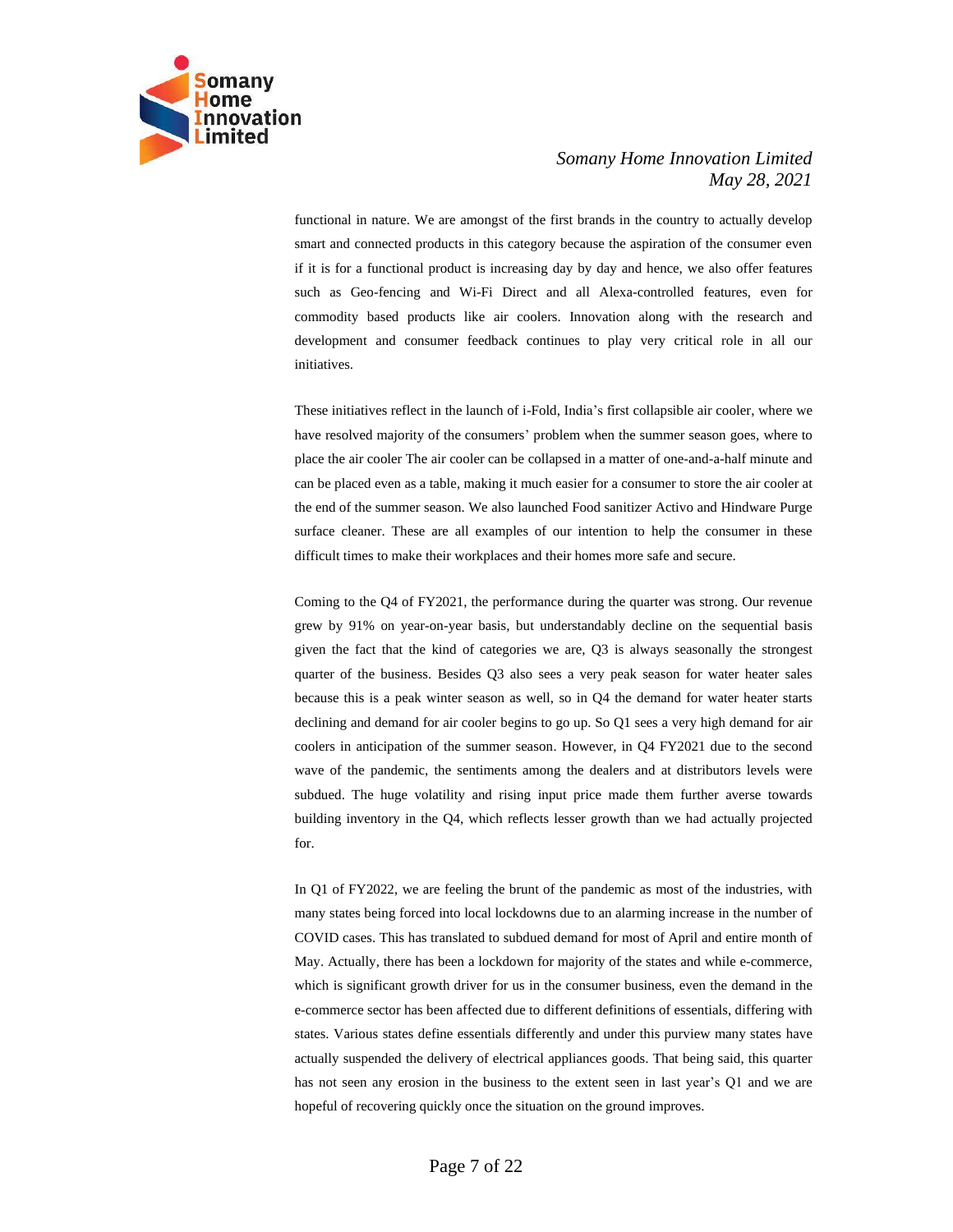

Coming to the Retail segment, which is now being largely driven by our e-commerce portal and the franchise business. I am happy to share that we have witnessed a second consecutive quarter of positive PBT in this business. This improvement vindicates the success about strategy of improving efficiencies and cost rationalization and also moving into the right business model. Furthermore, the decision to expand the business on a franchisee and online model over a capital-intensive approach is showing early signs of success.

We are confident of this approach and will continue its implementation in the coming quarters and expecting a gradual improvement in the performance.

So, that was about the Consumer Appliances as well as Retail business for SHIL standalone. I would now like to hand over the call to Mr. Pokhriyal to take you all through the sanitaryware and faucet business. Over to you, Sudhanshu!

**Sudhanshu Pokhriyal**: Thanks, Rakesh, and very good afternoon to all of you. I will take you all through the Q4 and FY2021 highlights for the sanitaryware and faucets business. Q4 FY2021 was positive quarter for us, which resulted in a sales growth of 41% year-on-year and 19% quarter-onquarter on the back of our quality product portfolio and the pickup in the real estate and construction activities.

> We expanded our offerings to include 45+ new sanitaryware products and about 120+ new faucet products during the year. Some of these like tankless water closet and contactless sensor faucets are exciting products, which have garnered a high degree of positive response from the market. We also launched the first tankless wall mounted water closet (EWC), which has a flush system with no cistern, in the industry. It basically utilizes the space intelligently and can be installed in a hassle-free manner without any wall breakage. This is the first of its kind in India and really an innovative product, which is very well appreciated by the industry.

> It gives me a great pleasure to share with you that our high quality and innovative products have won us (Hindware), the ET Architecture and Design Best Brand in baths and sanitation for the year FY2020-21 award. Our distribution channel remains as robust as ever and we are constantly working on it enhancing it to gain a wider market with the differentiation. We discussed during the last call, we are working consistently to regain our lost ground by reestablishing our presence with many of our erstwhile channel partners. It is a process that will gradually evolve and help us deliver a stated objective to be a leading player in the business.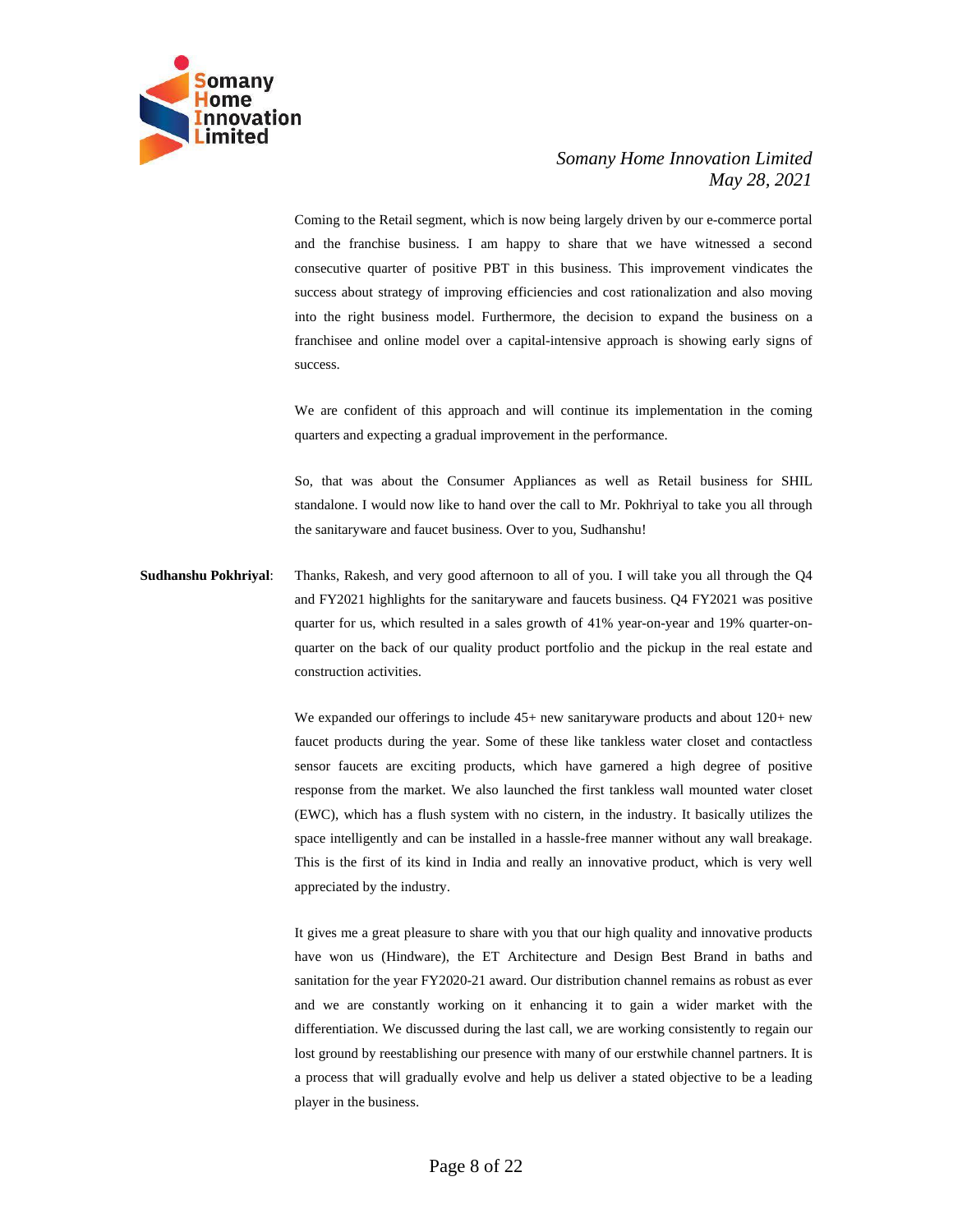

To boost our B2B business, we added a separate institutional vertical during the year to strengthen our engagement with the architect community. We are currently working with more than 1,000 architects.

We have been working towards enhancing the experience of our customers by providing them exceptional after-sales service through a vast retail channel. We have made good progress in this regard, and will continue to do so to ensure that our customers get the best products and the best service to support it. We have launched more than 55 new brands stores across India, further enhancing our brand visibility in FY2021. To engage customers and create demand, we rolled out a number of ads and brand campaigns. We launched the campaign "Thoughtful is Beautiful" during the quarter, which highlights the perfect combination of good looks and innovative features of our Hindware Italian Collection. We have also undertaken to harness social media campaigns to connect with the millennials in an endeavor to position our brand as a young, innovative, design-led and aesthetic one. This campaign is actually win us a quite a lot of accolades from our consumers as well as our channel partners.

I would like to now comment on the immediate outlook of the sanitaryware and faucets segment. While Q1 FY2022 commenced extremely positively in the first two weeks, the sharp increase in COVID cases leading to lockdown in several states has impacted demand starting third week of April onwards. We, however, continue to be positive on our opportunities and potential for our business until situation improves.

Let me now invite Mr. Rajesh Pajnoo to take you through the Plastic Pipes and Fittings business. Rajesh!

**Rajesh Pajnoo**: Thank you, Sudhanshu and good afternoon to everyone here. Thank you all for joining this call today with us. As I had discussed in the previous call also, the Plastic Pipes and Fittings business is relatively new business for the company, but our progress in this is space so far, having become the fastest growing player in the segment, gives us the confidence and belief of making a name for ourselves.

> The performance for Q4 and FY2021, was in sync with this belief. We delivered a robust 146% sales growth year-on-year and 28% growth sequentially to Rs.151 crore in Q4 FY2021. We have mapped out an effective growth that has proven its efficacy so far and we are certain that we will continue to do so as we move into the coming quarters.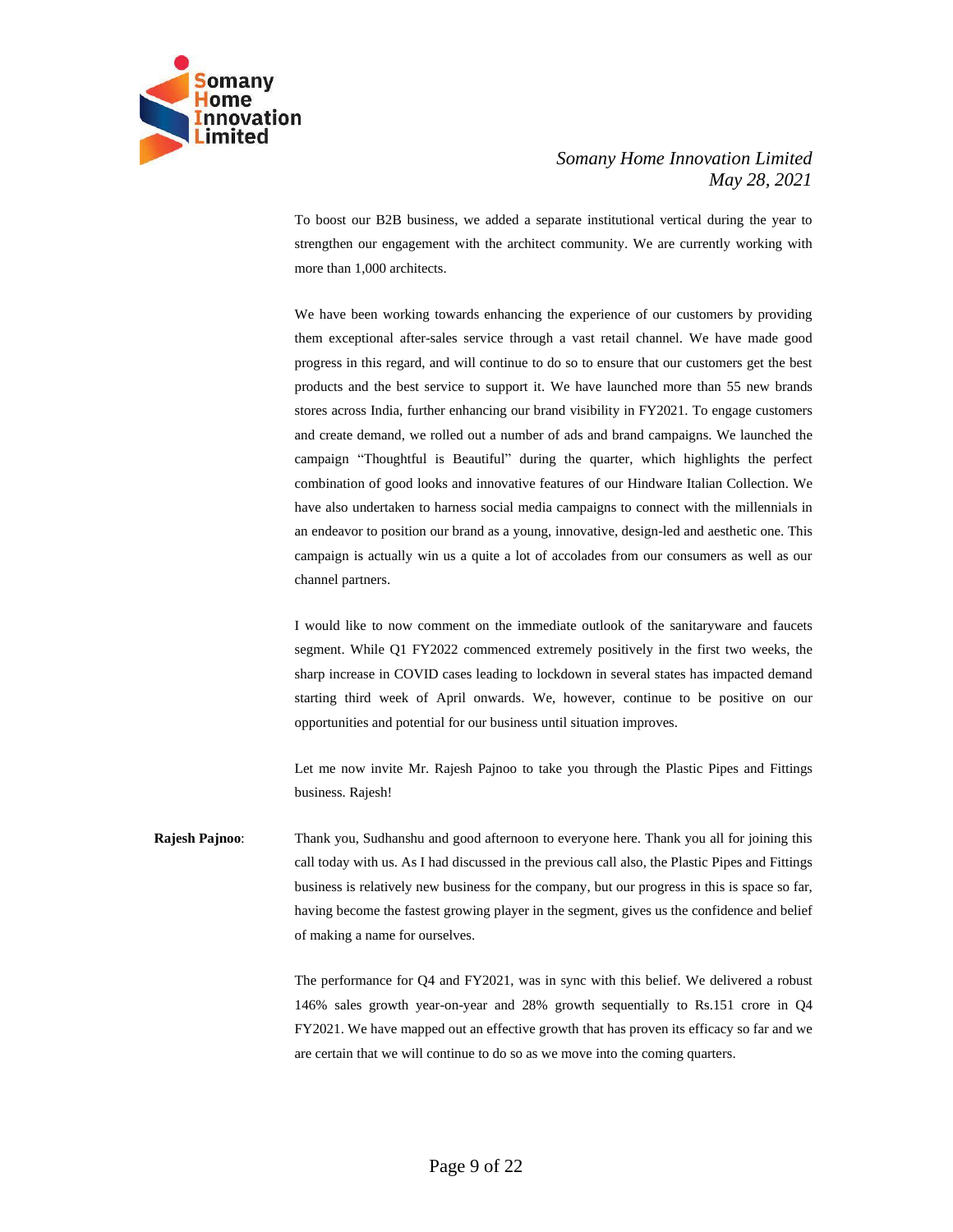

During the years, we have added many more SKUs, taking the total count to more than 1,100 SKUs and we now have more than 210 active distributors across India. New launches during the year like column pipes for borewell applications, underground sewage pipes, and overhead water tanks have all garnered positive responses owing to their quality. We are very excited about our potential product pipeline in the coming year.

Providing top quality product has ensured that the brand, Truflo by Hindware™ is a recognized name in the influencer community. We have been actively engaged with the influencer community in order to build and strengthen our network of channel partners through various campaigns. In this financial year, despite the pandemic times we connected with more than 70,000 plumbers via formal and informal and even providing them training under the Pradhan Mantri Vikas Yojana, the RPL certificate program, to enhance their skill. Partnership with the influencer community helps create good situation and has thus far proven to be an effective and sustainable strategy for our growth. As mentioned by my colleagues, the lockdown across various states have not only impacted our demand, but also created logistical constraints. Performance in ongoing quarter will understandably reflect the effects of these challenges. We continue to monitor the situation and are fully prepared to bounce back as soon as normalcy returns.

With that, thank you very much. I would like to conclude the opening remarks and request the moderator to open the floor for question and answer session. Thank you.

**Moderator**: The first question is from the line of Pritesh Chedda from Lucky Investments. Please go ahead.

- **Pritesh Chedda:** Thank you for the opportunity. My question is what is our medium term target for the cash conversion cycle in the margin and obviously that directs us to the return ratios because the way we are operating today at about 8% to 10% margin and about 110 to 120 days of cash conversion, you know the scale up of our business will not may generate return ratios or may not generate cash flow, so what would be our medium term targets on this and I have one more associated question with this, which I will ask you later?
- **Sandeep Sikka:** Thanks, I will answer this question. We have around three businesses that you would have seen like Consumer Appliances, Sanitaryware & Faucets, and the Pipes. So, three businesses have their distinct market reach and the way the market operates, and if you see on an average, we work around 100 to 105 days of overall the inventory or net working capital cycle, which in last call also, we gave a guidance that on medium term range, the plan is to bring it down by another 15 to 28 days, so may be around 2-3 years down the line,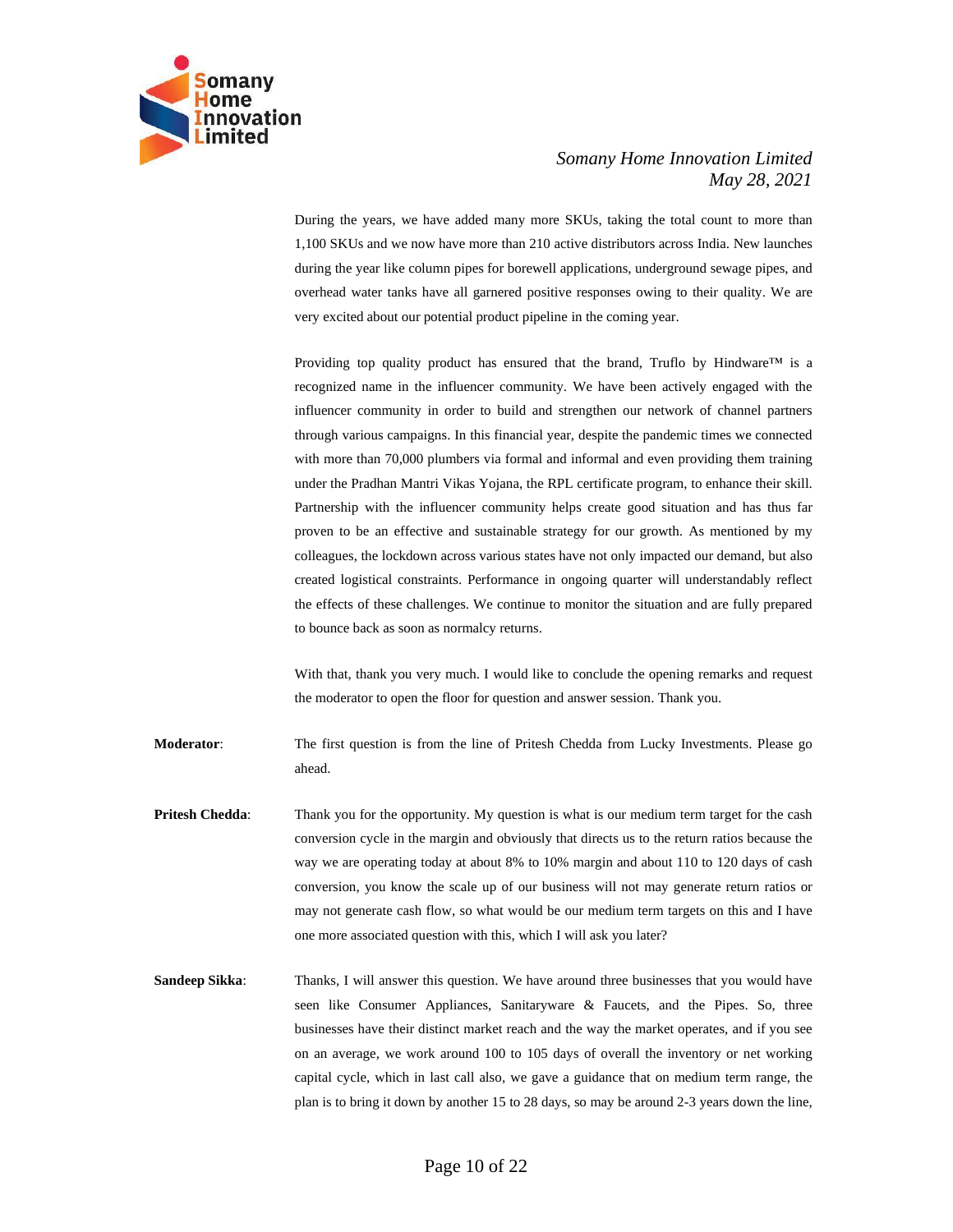

it depends. But all these things do get impacted by events like COVID. Again, the market is in sort of a stalemate where the shops are closed, the collections are getting affected and due to the deferment of the sales due to lockdown, inventory accumulation happens. So, what I am trying to say is based on the normalized market conditions, we expect 15-20 days improvement to happen in next 2 years on the overall working capital side on a consolidated basis for all the businesses together.

- **Pritesh Chedda:** Margins and ROCE?
- **Sandeep Sikka:** It is very difficult to give guidance on exact margins, but again, we have given guidance historically like in Q4 we used to see on consolidated basis we have an EBITDA margin of 11.2%. The margins may again dip in Q1 because of the lower sales due to lockdowns, but we feel that in 3-4 years' time, we should be able to build a consolidated EBITDA margin gain somewhere ranging between 14%-16%.
- **Pritesh Chedda:** Sir, my second question is with respect to cash flow of this year, so I was unable to comprehend the cash flows. So if you look at the cash flow statement that we have reported, there are two line items, one is where it is mentioned the movement of working capital, which mentioned at about Rs.149.66 crore, which is the increase, decrease in trade and other liabilities, and one is short-term borrowing of Rs.136 crore. So these two line items when I am trying to correspond with the balance sheet, I am unable to understand. So if you could help because that Rs.149.66 crore seems to suggest that you have generated operating cash flow, but when I try to correlate with the balance sheet, I do not see any such line item?
- **Sandeep Sikka:** Receivables while reporting in the cash flows includes a figure of somewhere around Rs.52 crore on an account of a slump sale of the water heater business. First, there was a settlement period which was to run and then there was payment period as per the slump sale agreement. So, the money as regard the above has come post March 31, 2021, in the month of May after the settlements have been done.
- **Pritesh Chedda:** Sir, my other question is on the appliances business, I just wanted to understand what is the scale and stature of the distribution channel that we have now created because appliances is a diametrically opposite distribution versus the sanitaryware, so what is the scale of distribution that we have constructed versus the industry and what is the extent of ecommerce sales that we are doing? And my second question on that is, pipes and fittings, where we may not have one value add product offering to make unlike what we did in appliances, so what is a strategy there and what is the scale and size of business in pipes and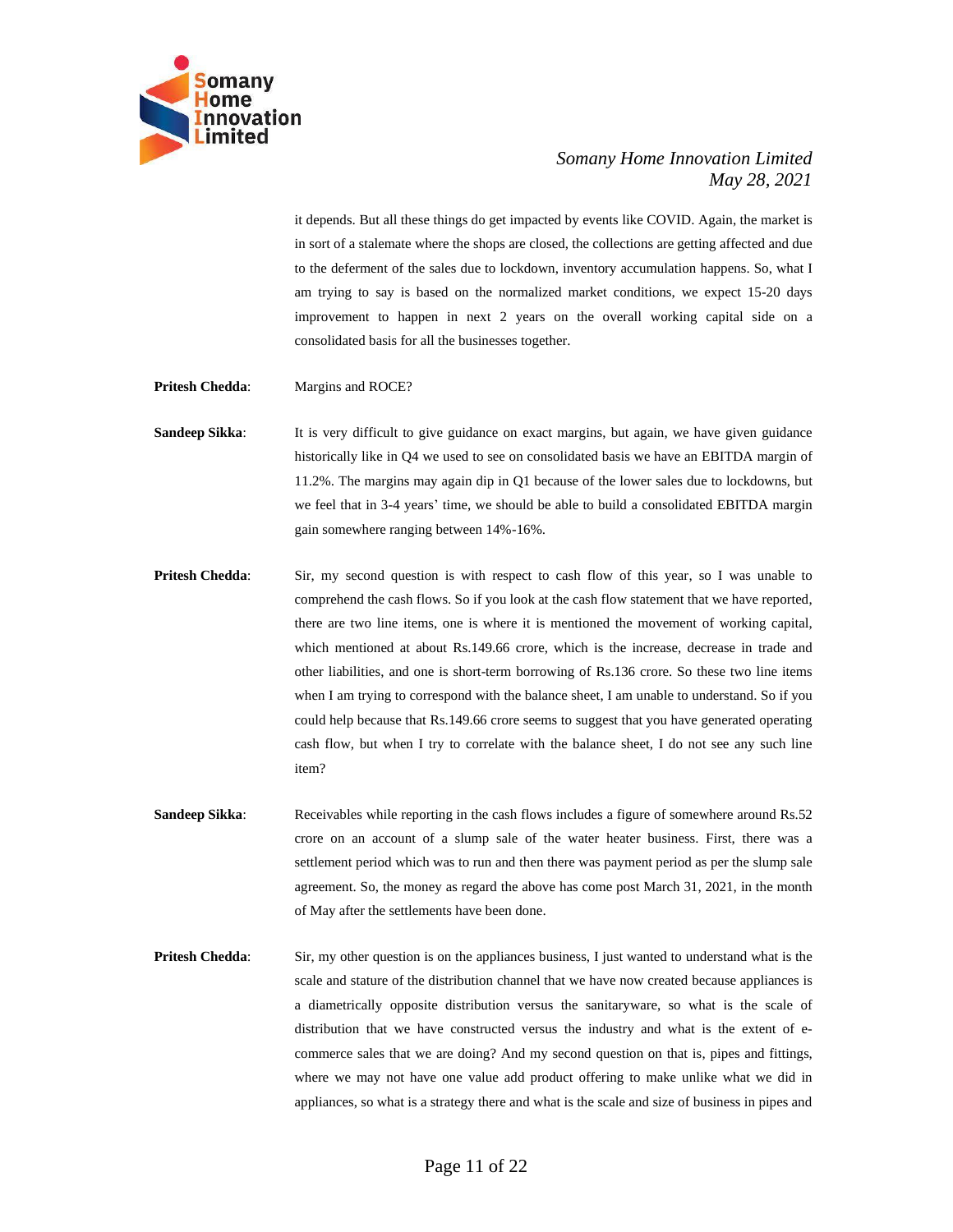

the kitchen fitting or those furniture fittings that we are looking for the next three to four years?

**Sandeep Sikka:** I will answer this question in two parts. One part, I will answer and then I will request Mr. Rakesh Kaul to take the answer on the part two. So, this has been our strategy which we have well communicated in each of our calls that it was the strategy of the organization to build three different distribution channels to the market. One of the objective was to target the higher market size, like 10 years back we were targeting only sanitaryware, then we added faucets. We are number one player on sanitaryware, and we are now number two player in faucets. Then we started with the consumer products and the pipes business. In the consumer products, now we are number two player in the chimneys and as Rakesh told in the call also that our position is strengthening. Pipe is essentially sold through a hardware channel that is a third channel we have. The idea and objective is that once the channels have now been well established, it gives us a lot of leeway and lot of flexibility to introduce more and more products without having an incremental costs, so you use an operating leverage here to enhance your sales and enhance your margins. So that was broadly on the strategy side as to how we are working. This is not something new we are saying as we have been telling this to the entire investor community for last almost four years in a similar manner. Rakesh, I would request you to take up the question, how our expansion reach on the consumer side is there. Over to you!

**Rakesh Kaul:** Thanks, Sandeep. I think it is a very relevant question given the fact that you know India is a very diverse country and we have more than 18,000 pin codes and the kind of product categories we are into has essentially and historically been driven by distribution by the existing players. However, having said that you know we moved into a very different strategy five years down the line that we launched these consumer products and subsequently over a period of next four years we have launched close to six more categories within the Consumer Appliances business. So we were very clear from day one of the launch of the products based on consumer insights and global directions of the business that over a period of next one decade the consumer habits and the preferences of the consumer as far as the buying is concerned will change dramatically and be more digital first at least amongst the urban consumers. In fact it has changed more dramatically post COVID, this digital first approach to our strategy, which we started way back in 2016 has started giving us excellent results. While we believe that India is a huge diverse country with more than 4 crore shopkeepers and around 1,00,000 retail shops for the electrical appliances, we have moved prudently forward in the last four-and-a-half years, where we have created a retailer base of more than 10,500 retail outlets and we have close to 1,500 distributors serving those retail outlets and at the same time we have covered more than 1,700 towns in just a span of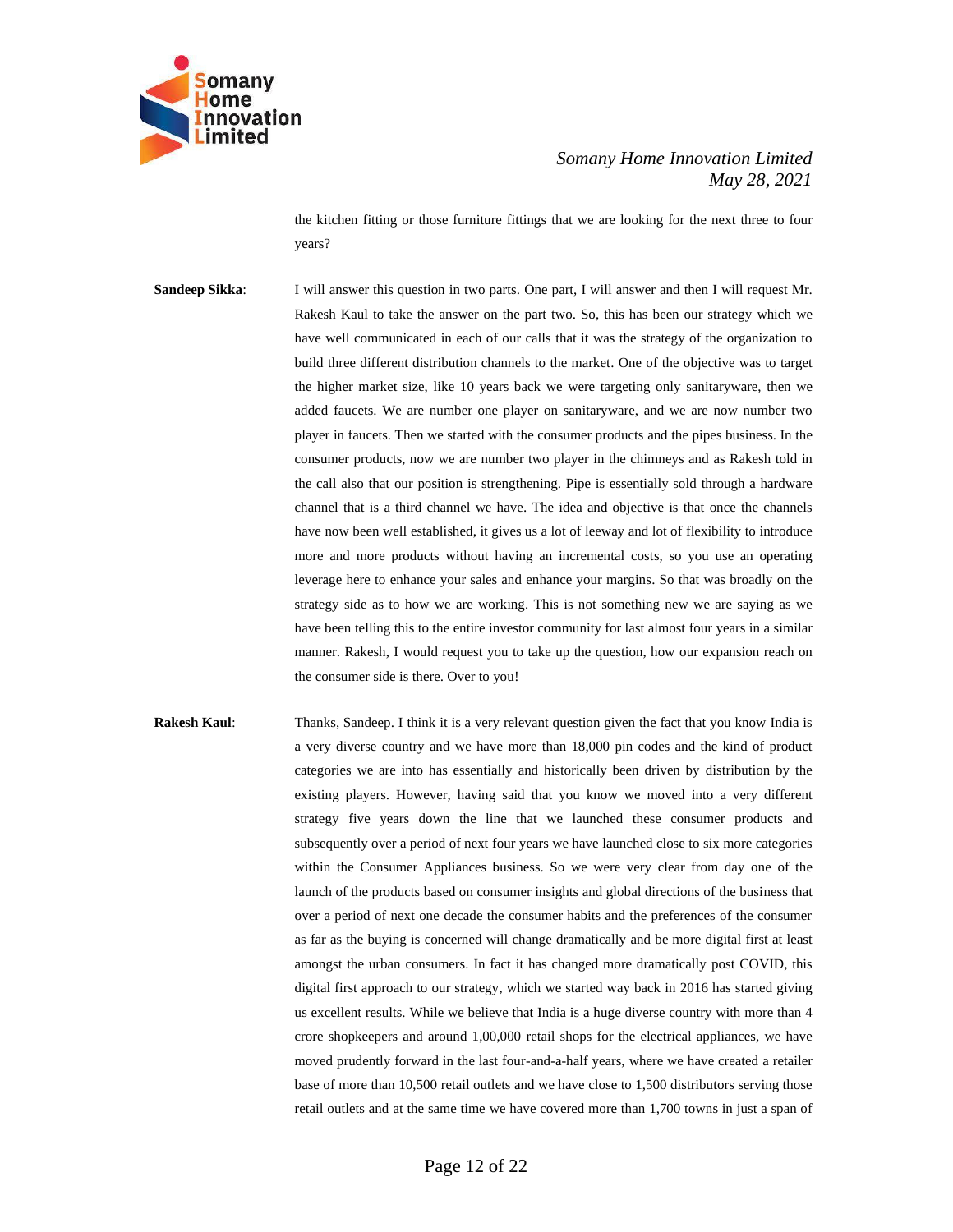

5 years, this is possibly one of the fastest ever rollout of any consumer appliance brand in India in the electrical appliances segments. Adding to this our focus right from day one of the digital channels has given us enormously brilliant results, so much so that in the category of kitchen chimneys, we are a clear number one as far as the digital channels are concerned with a market share of approximately 35% and in the category of air coolers and water heaters as per GFK reports, we are clearly among the top two, top three players on each of these categories and we are growing rapidly in the area of water purifiers. What has helped us in the overall business is also the fact that the contribution of digital channels to the overall industry has really moved upward swiftly, for example, for a category of air coolers, which was insignificant on e-commerce four years back, today e-commerce contribution to air cooler is almost one-fourth of the total industry size and so for various categories where we are present in it is ranging between 17% to 30%. So our focus and our presence on e-commerce channels has given us the overall growth in the business and making us stronger on the e-commerce also helps us to make our brand and product much more visible, which helps our offline partners also because the demand around the brand increases because of the visibility you get while serving the consumers online. Also our focus on innovation and differentiation in various categories has helped the brand in the offline channels and going forward we will start what we call the hyperlocal approach where by which we will try and connect many of our distributors with our B2C Ecommerce channel so that we can bring the offline distributors to be also a part of the growth story of E commerce. I hope that answers your question.

Pritesh Chedda: Sir, just a clarification, 10,500 retailers or 1,10,000?

**Rakesh Kaul:** No. I think when I said 1,00,000 retailers, it also talks about various other categories where we are not present, for example, we did not talk about mixer grinder, small domestic appliances, which have a retail base, so as far as the current appliances industry and the categories where we are present in we have reached a numerical reach of around 35%-40%.

**Pritesh Chedda:** Sir, the pipes and furniture fitting, what is the scale of business that you are looking in five years?

**Rakesh Kaul** : Kitchen and furniture fitting business fits in our larger kitchen appliances business, a larger percentage of 35% of our retail counters in the kitchen appliances business also are the hardware shops which are basically also selling the kitchen furniture and fittings business, and let me also tell you that we have like in our water heater business, we done a JV with one of the largest partners in the world HVAC i.e. Heating Ventilation and Air Conditioning. In kitchen furniture and fittings business we are also tied up with the world's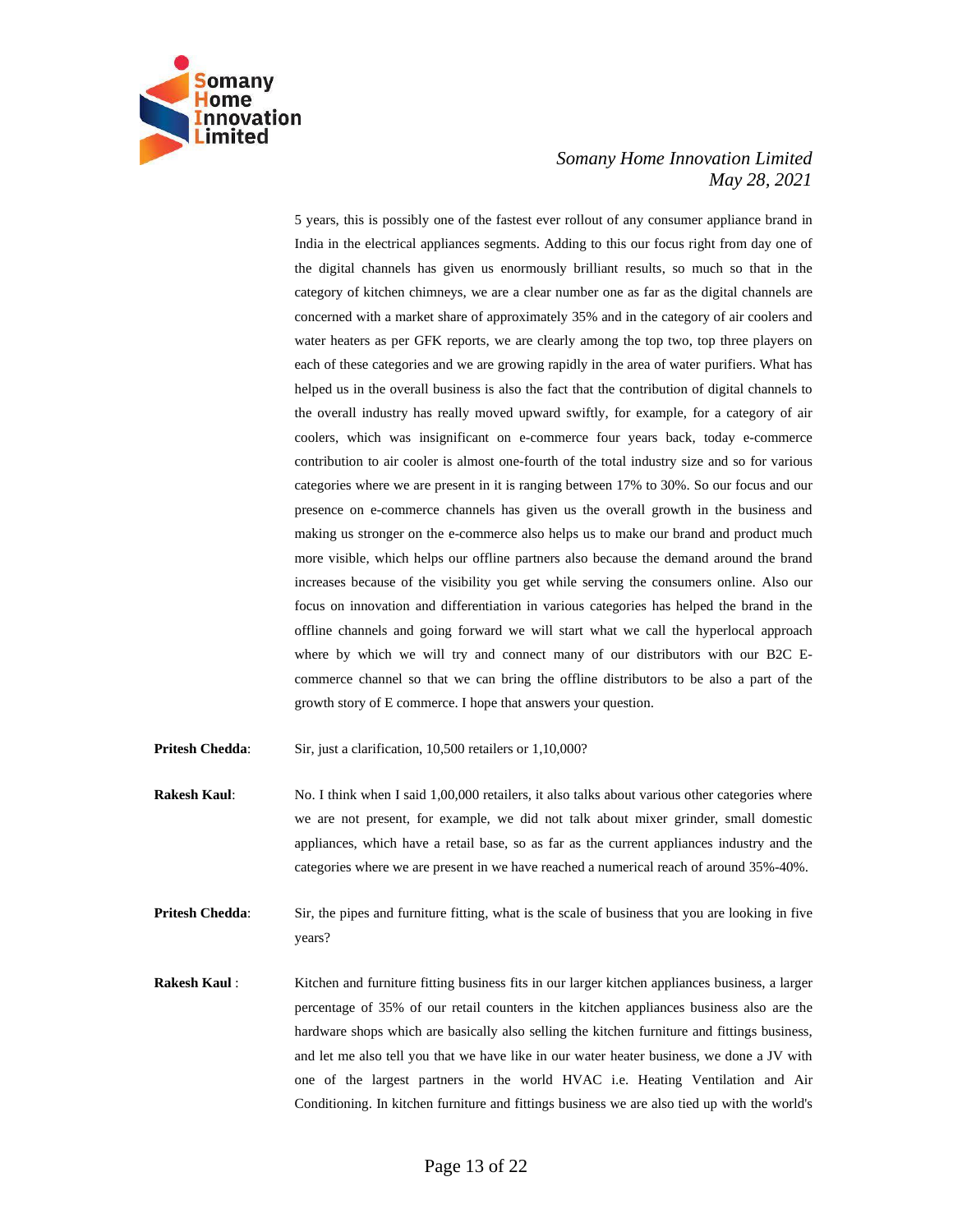

third largest kitchen furniture and fittings company FGV, which though based out of Italy has presence in several countries across the globe. The size of the company is around USD 400 million and so we have got a well enabled and technologically much advanced partner which can help us grow faster in this category. From a retail channel perspective as I had mentioned that the 35% of our existing channel of kitchen appliances counters are hardware counters, which are one of the biggest sellers of the kitchen furniture and fittings business. The total industry size as of now is approximately around Rs.2,200 crore to Rs.2,500 crore, so that is the kind of market opportunity as of now.

- **Pritesh Chedda:** I was asking what business do you think you will achieve in five years time in pipes and in furniture fittings?
- **Sandeep Sikka:** We have already given guidance that in around 4 years we feel the pipe business will be Rs.1,000 crore plus in terms of revenues based on current market conditions.
- **Pritesh Chedda:** And furniture fittings?
- **Sandeep Sikka:** Fitting separately, we do not want to give a guidance as such, we have given a guidance on overall consumer business, which is ranging between Rs.1,300 crore to Rs.1,500 crore in next 4 years.
- **Moderator**: Thank you. The next question is from the line of Dixit Doshi from Whitestone Financial. Please go ahead.
- **Dixit Doshi:** Sir, firstly, can you give us the sales of pipes business for FY2021 full year and also if you can give for FY2020, how much it was?
- **Sandeep Sikka:** So, we have given a quarter number, which is around Rs.151 crore, which has happened for the Q4 and this business is on a high growth trajectory and given the fact that we lost some turnover in the initial part of the Q1, so on a year-to-year basis if you see like Q3, the sales was Rs.117 crore and now it is Rs.151 crore, absolute number you are looking?
- **Dixit Doshi:** Yes, absolute how much was the sales for full year FY2021?
- **Sandeep Sikka:** So, full year FY2021 is Rs.400 crore of sales, which in the previous year was Rs.250 crore, that represents a growth of 60%.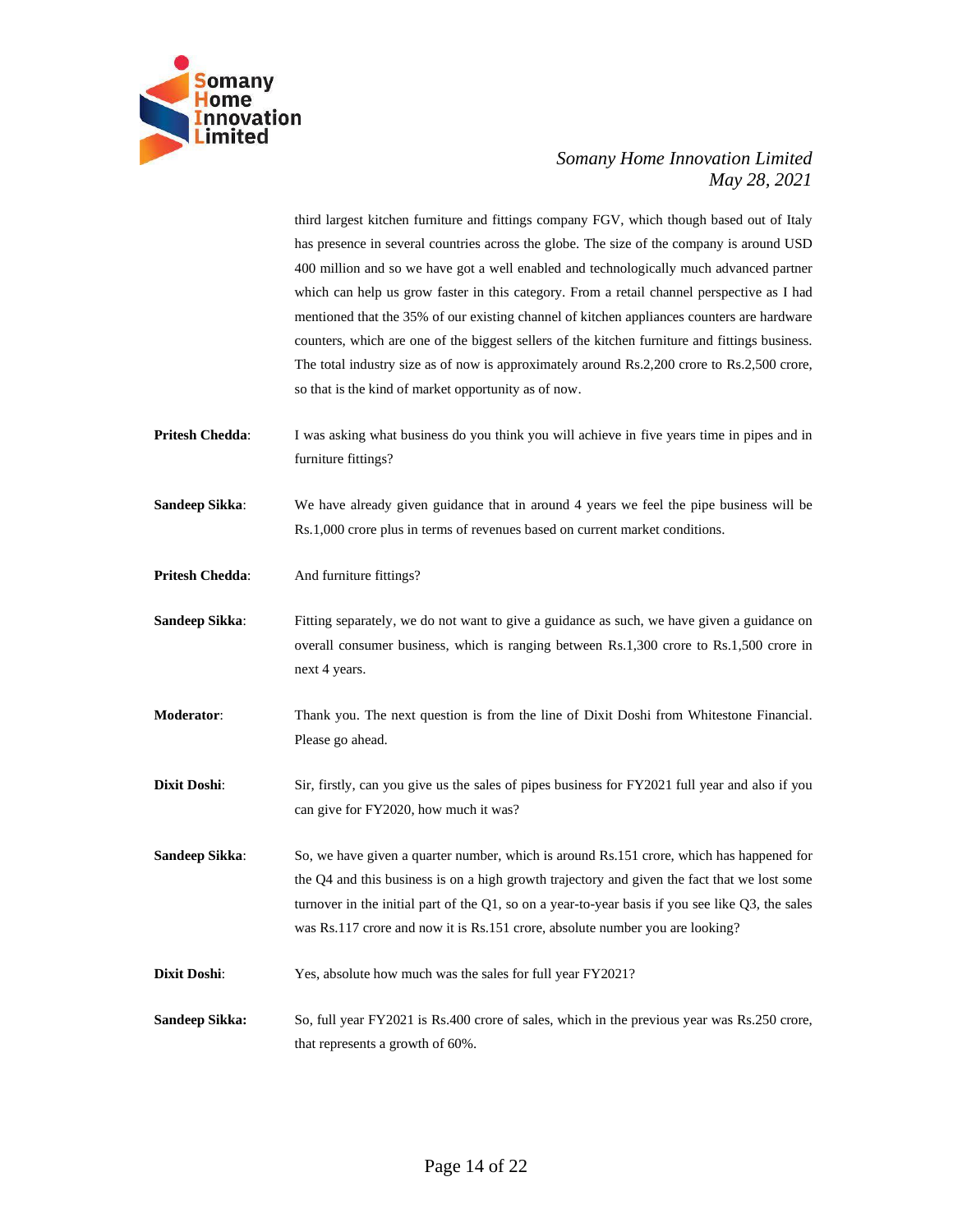

**Dixit Doshi:** The second question is, on BPD business, so when we give a segment wise result, the BPD business had done an EBIT margin, I am talking about the EBIT margin of around 11% this quarter and around 9%-9.5% in Q3. Now before the de-merger, BPD business used to do around 14% EBIT margin and due to the transfer pricing whatever is the margin HSIL Limited is getting, we were assuming that this can be around 10%-11%, so given the lower base of pipes and fittings also we reached the 10%-11% margin, so what kind of margin we can do in BPD business once the pipes and fitting get even more sales?

- **Sandeep Sikka:** We have been telling historically, it is very difficult for us to give a very immediate quarters guidance on what will be the number. From medium to long-term range, we have already clarified that pipes may be Rs.1,000 crore plus, building products is expected to continue to grow at almost 1.25-1.5x times the market size and we have strategy in place for that. Consumer Products continue to grow, and may be touching around Rs.1,300-1,500 crore range, and almost all the product baskets which we have and all the product categories which we are in, let it be consumer appliances or building product or pipes, so our EBITDA margin should be in the range of around 14%-16% in 3-4 years' time and you can see right now in Q4 the consolidated EBITDA margin is around 11.5%, and which we feel in the next 3-4 years, we should be able to build slowly additional margins into the business.
- **Dixit Doshi:** Last question from my side, so we did the JV for water heater business anymore such tie-up or anything the plan in the future for any other products?
- **Sandeep Sikka**: As we have said as a part of our strategy, now SHIL as a group is very uniquely placed in the market today. With all the investments, which we have done into creation of these verticals, let it be Consumer Appliance vertical, let it be the Pipes vertical which essentially sell through hardware channel, and also the building products. We keep talking to many players globally to bring their products into India. Rakesh has talked about the furniture fittings which is there with FGV. So we want to first test the waters with all these foreign partners and we will then evolve that how that business can be scaled up in over a period of time. We now have an environment, we have those capabilities, we have those skill sets inside the organization to superimpose more and more products on to our go to market channels so that our growth can be enhanced in times to come.
- **Dixit Doshi**: So, is my understanding right that in this JV, whatever water heater will be manufactured, that will also be used for exports for Atlantic?
- **Sandeep Sikka:** Basically, we feel that we can be able to use this entire manufacturing capacity to cater to India and as a part of the JV agreement now, SHIL can also service the SAARC countries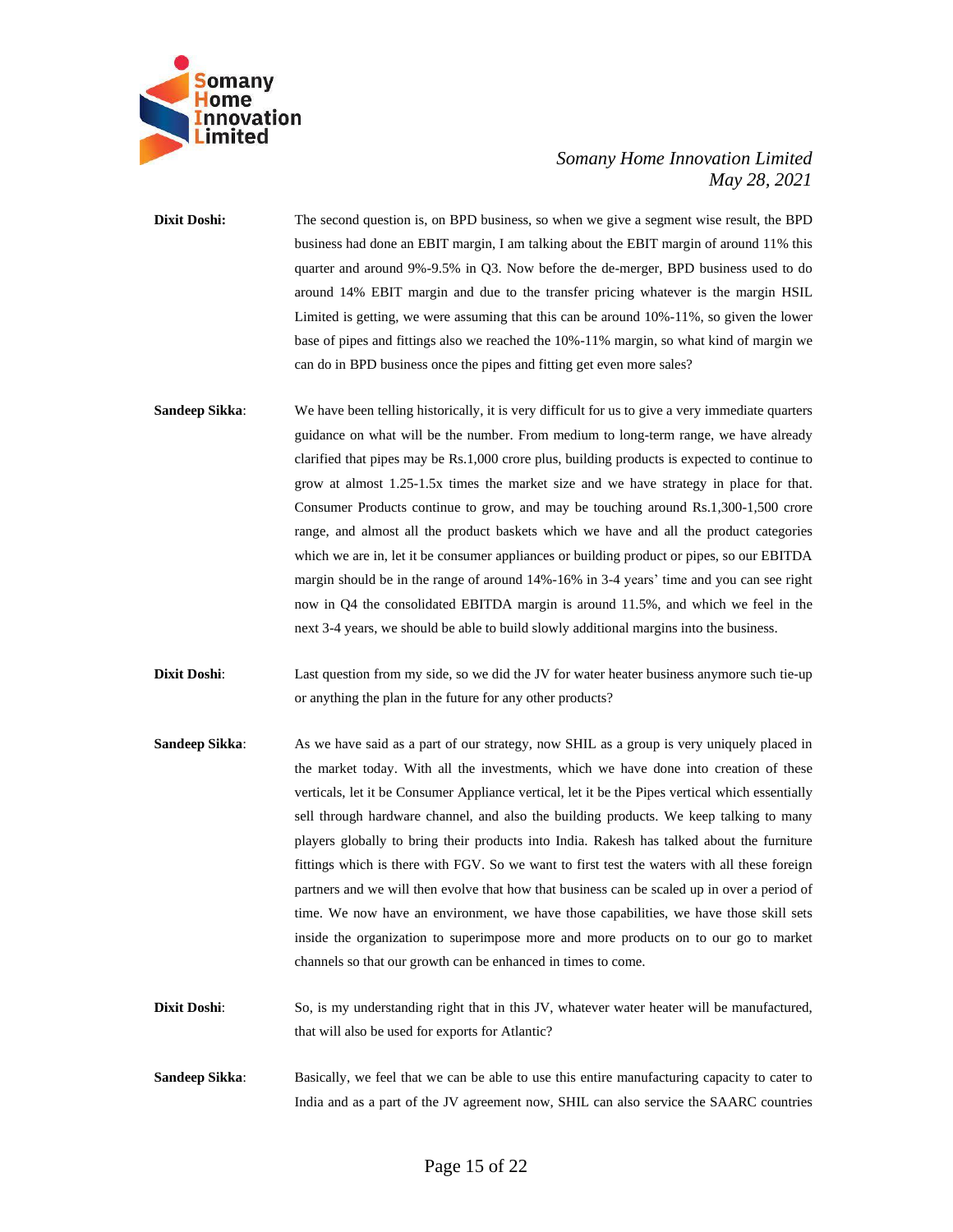

as per the approved JV plan and if surplus capacity is there, then we can look at export market.

**Dixit Doshi:** Okay and one last question, on the retail business, so I assume that we have done a turnaround after shutting our owned stores and now the focus is more on a franchise model, and we tried to be positive in terms of profitability, so what would be the strategy going forward? Will we be maintaining the current franchise stores and more looking at online or we will be expanding these 20 of franchise stores also?

**Sandeep Sikka:** I would request Mr. Rakesh Kaul, may be if you can take this question, please?

- **Rakesh Kaul**: Yes, thanks. You know after doing the restructuring of the business model for our retail business, so I think we no longer call it just a retail business, it is more of e-tail and franchise business model. We will continue to focus on building the brand because we have a very superior product range in the furniture segment and through the differentiation of our range we would like to expand to more franchisees in various cities across the country and also have a robust approach on our e-commerce website, which is evok.in. Let me tell you that we now witness almost a million unique visitors to our website and our revenues have increased by more than 50% over the last year for the e-commerce business and significantly increase in franchise business. Soon, we will integrate our e-commerce and franchise partners through the hyperlocal means which will entail faster deliveries and higher consumer satisfaction, which will entail that our ever growing franchise network across the country will also gain from the increase in our e-commerce business.
- **Moderator**: Thank you. The next question is from the line of Jehan Bhada from Nirmal Bang. Please go ahead.
- **Jehan Bhada**: Good evening. If I look at segment margins for Consumer Appliances, it has declined from around 9%-10% in the previous couple of quarters to around 5% in March. So any particular reason for that and going forward what will be the normalized margins for this segment?
- **Sandeep Sikka:** Normalized margins, we have already answered this question. I have taken this question twice in the last two questions. Rakesh, I think if you can explain the Q4 rationality?
- **Rakesh Kaul**: Yes, actually our margins of Q3 were basically the normalized margin and going forward, we will improve on the Q3 margins, and talking about Q4 we had the exit of the water heater seasonality which is highest in Q3 so that contributed to the depth in overall margin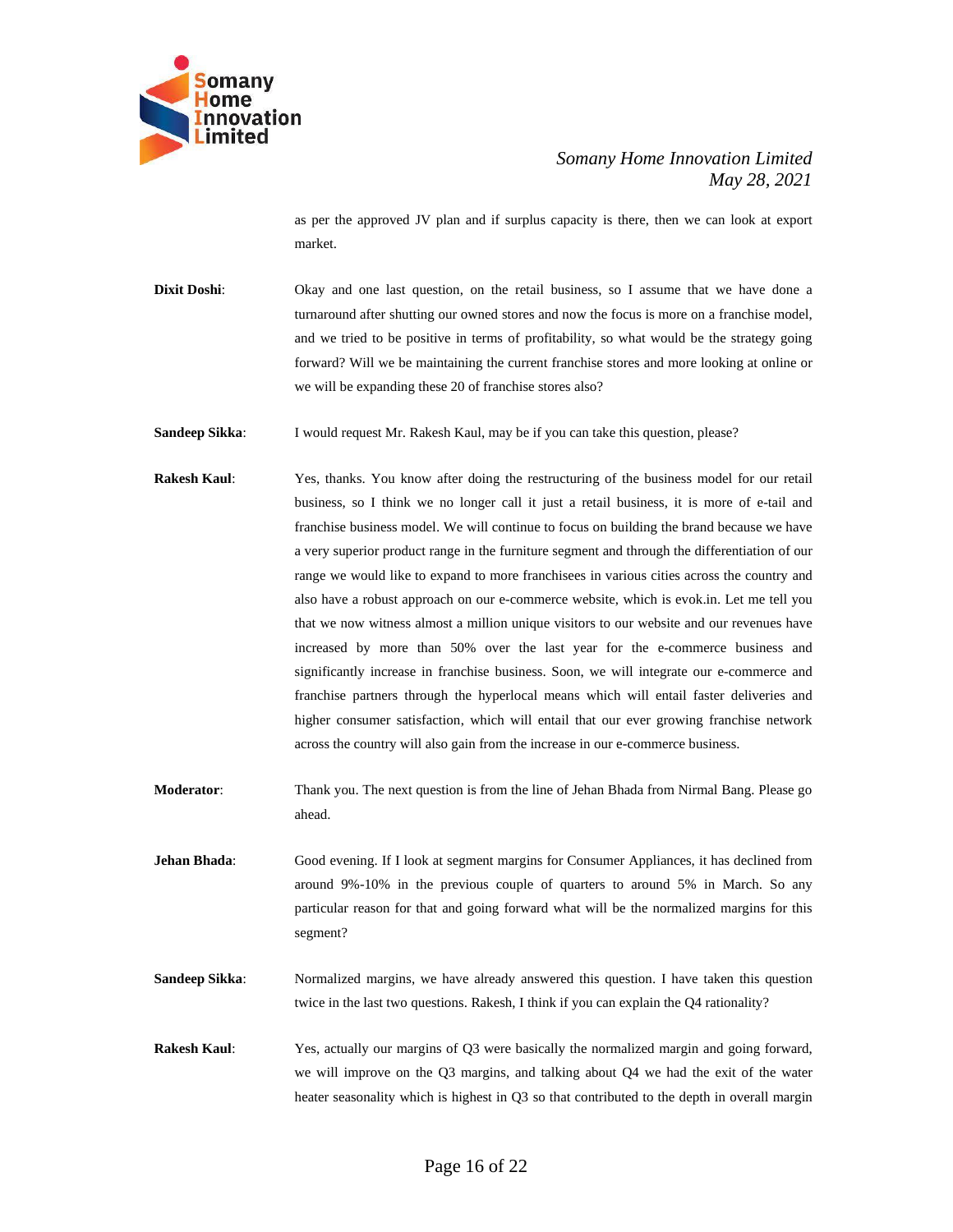

and besides we had a huge headwind in terms of huge price increases in raw materials and input prices in Q4. It significantly increased the prices of the final products particularly in the category of air coolers and kitchen appliances and larger part of this cost was transferred onwards. While we continued to try and maintain our margins where there was lag period in Q4 and the industry also did not respond kindly to the pre-season buying because of the huge increase in prices that put us under pressure on the margin front. However, having said that, it may be more of a temporary event till the time the supply chain situation stabilizes. At the same time, the traders and the distributors also did not do the pre-season buying at the agreed price because they waited that let the season come and we will buy at the increase prices, but when the selling season of cooling products actually started, the lockdown started happening in some parts of the country in the middle of March. These are the reasons attributable to a bit of erosion in the EBITDA as compared with Q3, not so much on the gross margin front., but having said that I think once the situation normalizes we will continue to take Q3 as a benchmark for margins.

**Jehan Bhada:** So we can assume that from September quarter onwards things should normalize?

- **Rakesh Kaul**: Yes the ground situation should improve considerably by start of Q2 because unlike last year I think when we had challenges on the supply chain which is lesser case this time as compared with the lockdown last year, you would have seen the predominant challenges were actually from supply chain. But this time around when the unlock starts happening this time around, I think the challenges will be more from the demand side than the supply chain side, so going forward we will closely monitor that the demand and consumer sentiments and accordingly calibrate our approach to see that our margins and our EBITDA do not suffer in the forthcoming quarters.
- **Moderator:** Thank you. The next question is from the line of Utkarsh Somani from Money D. Please go ahead.

**Utkarsh Somani**: My question is on the advertising part. What is the advertising budget?

**Sandeep Sikka:** Generally, as a group level concept, we try to have advertising budget of around 4%-5%, but the spending depends on the timings, which is an opportune time. So that is the broader guidance which we have given on advertisement costs on a group level.

**Utkarsh Somani**: Secondly my question is regarding Building Products division, so we get majority of our supply from HSIL, so are they facing any production issue currently?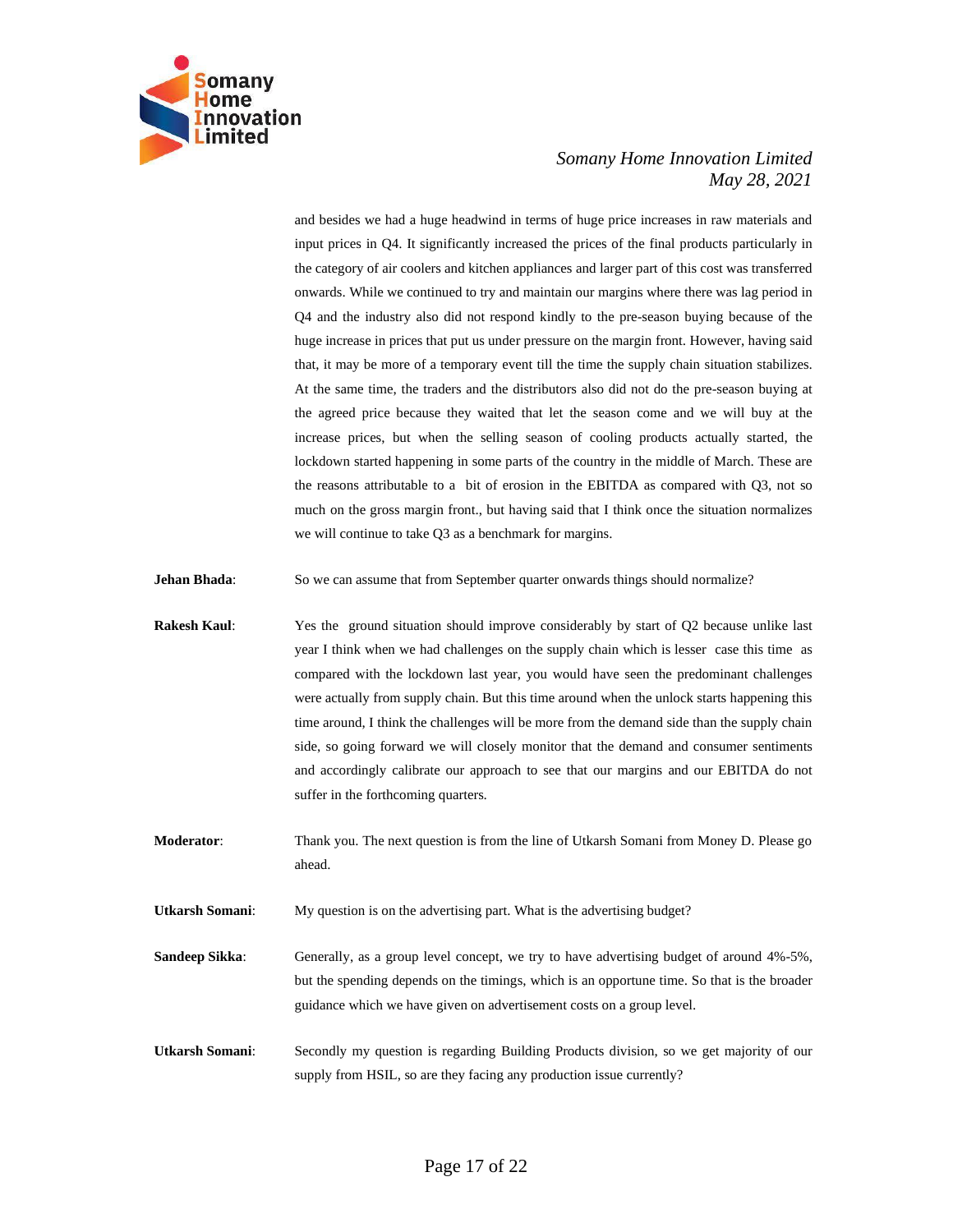

**Sandeep Sikka:** There are no production issues from HSIL, which is now is now a vendor to us. We source on sanitaryware side almost 70% materials from them and faucets around 50%- 60% and side by side sourcing from the market also, but as on the sourcing side, there are no problems.

**Moderator**: Thank you. The next question is from the line of Anoop Nambiath from Equity Intelligence. Please go ahead.

- **Anoop Nambiath**: Congratulations on a good set of numbers. So my question is to Mr. Rakesh Kaul. When we say that we have a reach of 10,500 retail outlets with respect to this Consumer Appliances business and when we say that we are targeting around Rs. 1,300-1,600 crore of revenue in the next two years, so I would just like to know the strategy with respect to the service aspect of this Consumer Appliances business going ahead. So, basically even if we go from an IoT perspective, through our app or even otherwise, unlike our other businesses we may to get the service infrastructure in place for the after-sale service to these appliances, that is what I understand. So what would be the way forward in this aspect and what is our current network and reach with respect to the service aspect of the business?
- **Rakesh Kaul**: Thanks for that question. I think after-sales service is one of the top most pillars of this business actually and that contributes significantly to the consumer satisfaction, and we have been very clear from start that whenever we are expanding distribution into newer areas, before expanding distribution we should have the after sales service in place. So today when I just in the earlier question I talked about being present in 1,700 towns and more than 11,000 pin codes across the country, we have created a network of close to 400+ authorized service centers across 1,700 towns. So these 400 authorized service centers today are covering 11,000 pin codes and going forward I think in the next 3-4 years, our service centers count will be closer to 1,000 in order to service the kind of consumer reach which we are targeting. Also to tell you, apart from this, we have an app called Hindware Konnect app today, which has got a massive number of downloads on the consumers' mobile phones and today more than 4% of our monthly calls, calls relating to repair, installation and other services, we receive almost 4% of the service requests on the Hindware app, which is leading to increase of consumer satisfaction as in this case he does not actually have to pick up the phone and call to call service center and keep on waiting to explain the problem he or she is facing. This leads to better user experience and hence stronger the connect. So our expansion of service network into Tier 3, Tier 4 towns is a progressive one and we believe that in order to reach to next 5,000 pin codes in the next 3-4 years, we needed to have a coverage of another 400 odd service centers which we are hopeful of creating in next 4-5 years.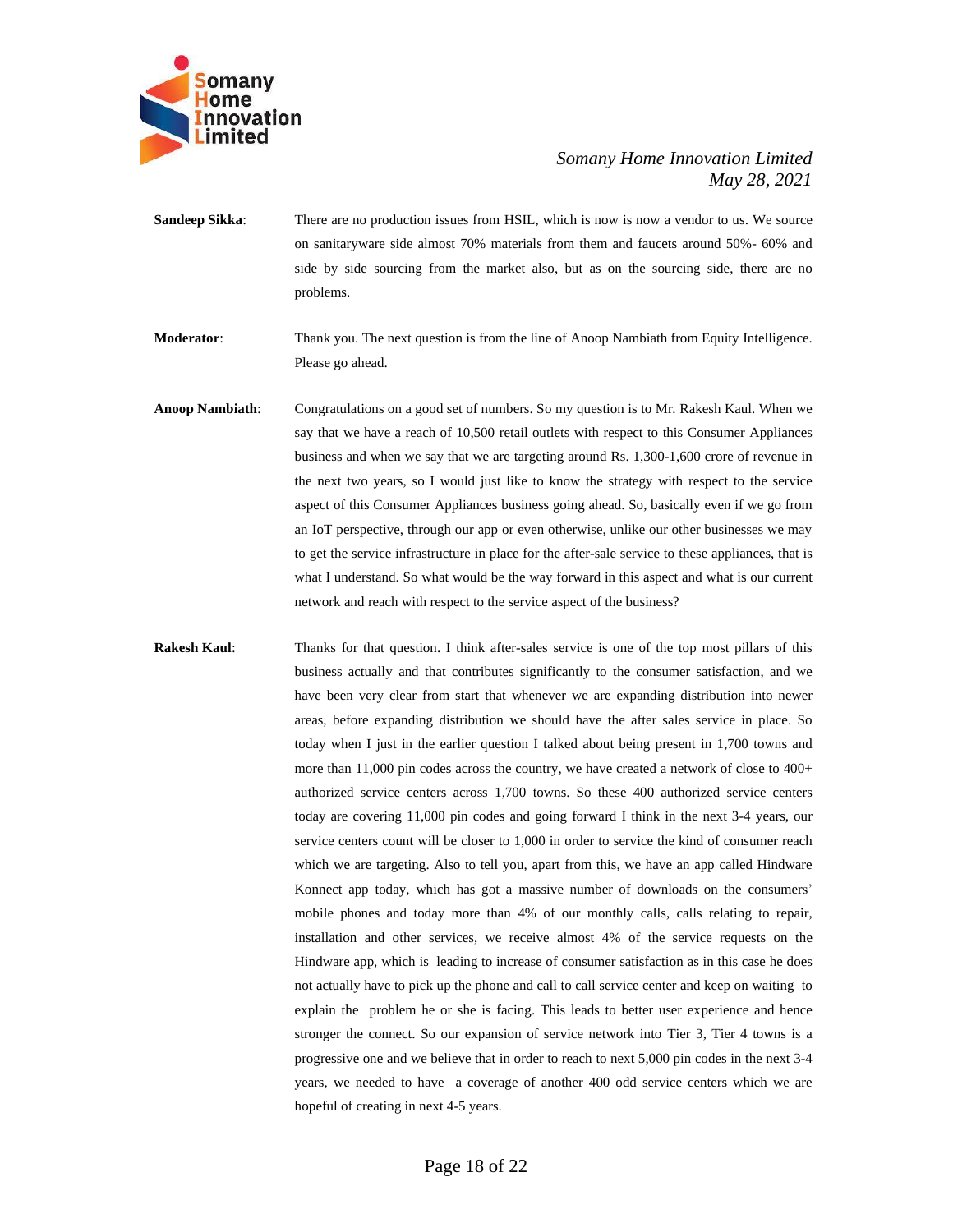

**Anoop Nambiath**: That is great. So just to understand our product differentiation or the service differentiation that we are offering with respect to consumer appliances with IoT enabled, so what exactly do you envision maybe going ahead, is it an entirely connected set of appliances wherein the end consumer does not even have to bother about say for example, water purifiers. If there is a service to be done, will be automatically scheduled and how is this entire mechanism, what is the process that you have put in place and what is the vision for this particular? So we all know that IoT is going to be the future and we are not yet there, but what is the vision for this particular segment that you have as a leading player, especially when somebody like a Google is appreciating you, there has to be some core differentiation from the part of the Company. So if you can just throw light on that?

**Rakesh Kaul:** The underlying thought of this organization is to be a thought leader in all the categories where we are present in, and then you see a thought leader you need to have a differentiated approach, and the thought leader does not talk to very select few customers at the top most layer of the society, we talk to the masses because India's more about mass. As I told you at the start, to a different question that you know we want to make technology available to masses, we don't want the benefits of the technology to be sole preserve of select few, but in essence we want to make the lives of all of our consumers simpler, we want to ease the usage of the consumers, we want to transfer the power in the hands of the consumer. We have amply demonstrated how our connected appliances can actually transfer the power in the hands of the consumers and we have some very exciting products where we are very consumer centric. Let me give you example of water purifier. Now traditionally water purifier as a category needs intense after sales service and the consumers after one year or earlier have to replace the filters, whether the filters or the membrane are bad or not they need to be changed. At Hindware appliances we have launched a water purifier which has a real time filter indicator, which basically informs the consumer when the filters of his /her water purifier needs to be replaced rather than other brands where the lack of the same can be used by the local technician to further his commercial gains by making the consumer to get the consumables changed even when there is no need to. Hence based on usage and the size of the family, the filters life could vary accordingly and by letting the consumers know when they actually need to replace them we are transferring the power in the hands of the consumer and also adding to his savings. This is one of the few examples of which through our connected appliances we want to make the lives of our consumer easier and simpler. Hence consumer centricity has to be at the heart of everything we do at SHIL.

**Moderator**: Thank you. The next question is from the line of Manish Beria an Individual Investor. Please go ahead.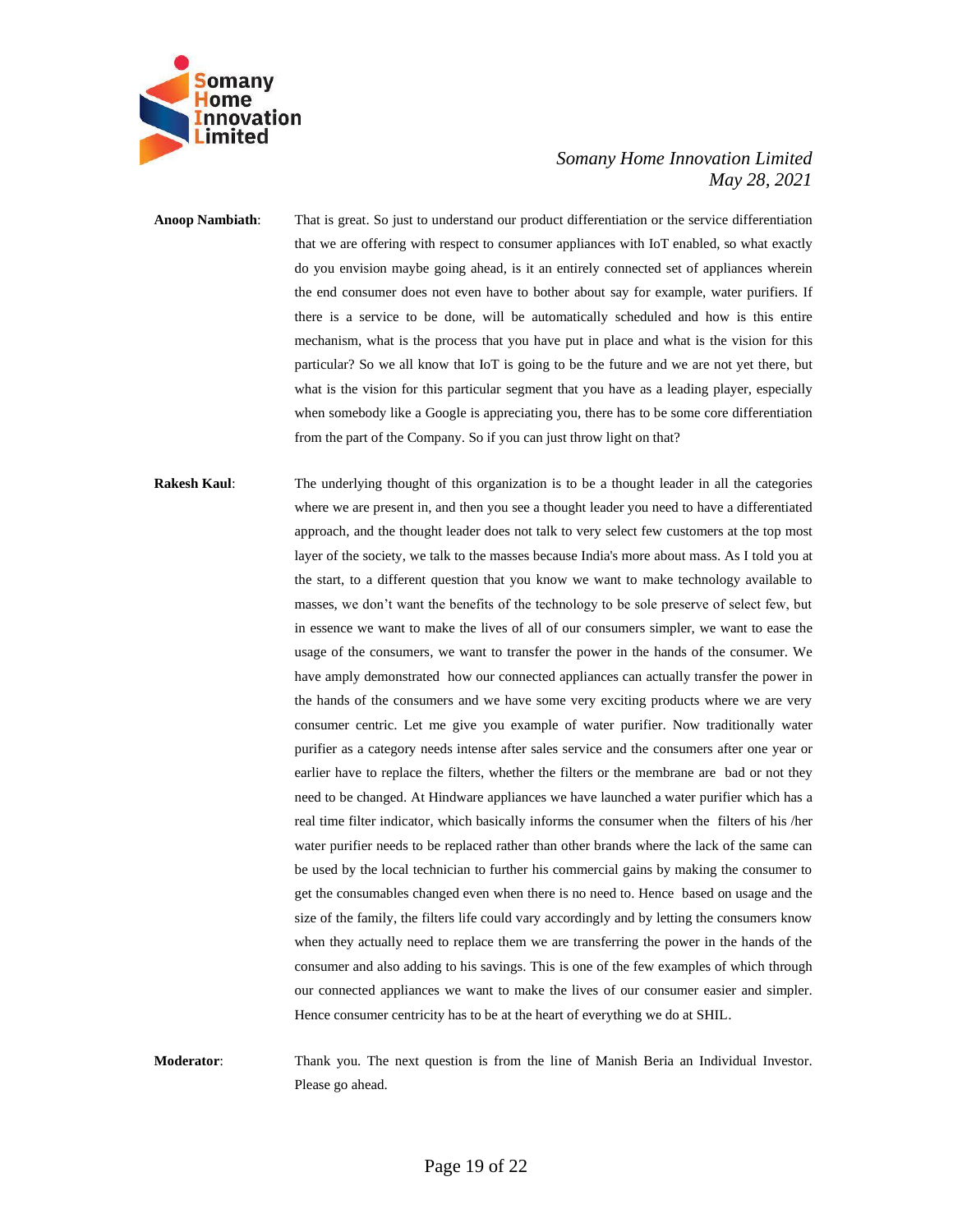

- **Manish Beria**: Sir, good evening. So my first question is on your growth trajectory. So is this like the company will be growing very, very fast, so according to my calculation in 4-5 years' time probably you have to invest maybe like Rs.1,500 crore or something like that because the working capital requirement is like 100 days and also maybe sometimes even investment. So my question is clearly here like will you be able to reinvest back in the business from the cash flow that the business generates or you have to resort to some sort of debt?
- **Sandeep Sikka:** If you go through the pure financial fundamentals, the debt is the cheapest cost of funding today because the debt which we have is coming at around 7% pre-tax and we are all taxpaying company, so post-tax is approximately is around 5%. The cost of equity is still very high, but given the fact that this vertical today is not capital intensive and the profits which have been generated. If we see our consolidated cash flows, we have stated that one big utilization of money has been towards repayment of the working capital limits, which is there. So it depends on the scenario, but we feel that wherever necessary, we will raise debt. For the long-term funding we will raise long-term debt and for a short-term funding we raise short-term debt, so that we are adequately leveraged and take the maximum benefit out of the tax opportunities or the tax advantages, which we may get and also use the lower cost of debt to create a much bigger valuation on the bottomline.
- **Manish Beria**: The second question, I just got a feeling like the sanitaryware may be, we have lost market share before like 2-3 years because we were the biggest player. Just by your talk it seems like you have lost some market share there before there was some problem or some issue. So what was the issue there, I mean the sanitaryware? Now of course we are growing again, but maybe we have lost some distributor there or something like that so can you explain what was the issue really there?
- **Sandeep Sikka**: I will request, Mr. Sudhanshu Pokhriyal who runs this business to take this question, please.
- **Sudhanshu Pokhriyal** : In the last 5-6 years, I think we have seen extended competitive pressures in the sanitaryware and faucet business this was what we have seen especially from multinational companies as well as many of the Indian companies venturing into the sanitaryware area. For example, increase in competition from companies doing tiles, and now coming to sanitaryware. The increased competitive pressure within the sector actually impacted a bit in terms of, I would say the sanitaryware business as such and additionally we also forayed into our new faucets business, which happened in the last few years in a separate vertical This resulted in a bit of loss in some our channel partners, which we have now started getting back with our innovative products and increased marketing spend and of course,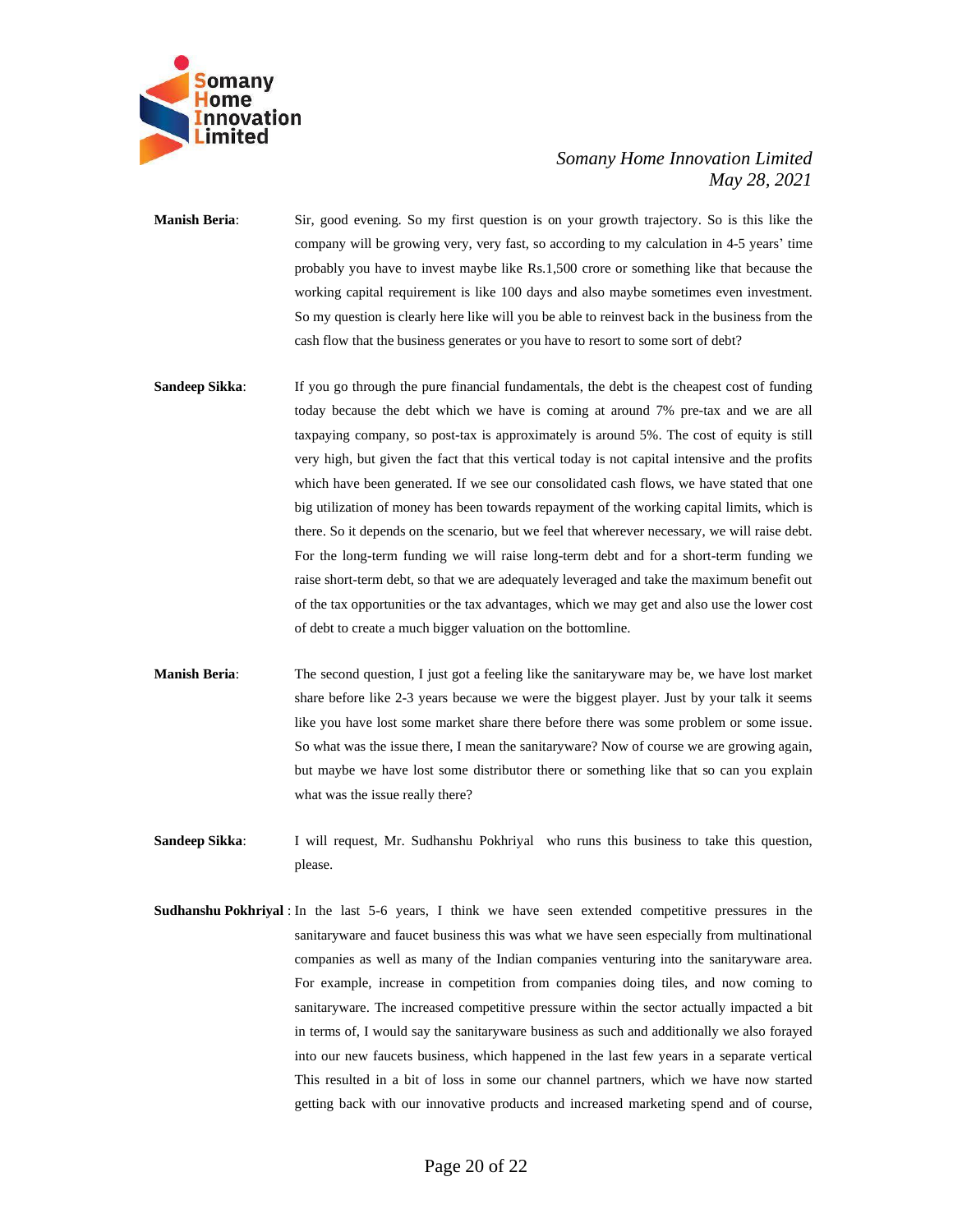

more channel friendly policies. So, I would not say it has an overall loss, but in some markets wherein some dealers who had association with some other organizations, which were in adjacent categories who ventured into sanitaryware, there were some impact in our sanitaryware business.

- **Manish Beria**: Maybe if I can chip in for the last one, so you have been saying, I mean the innovation is the key thing forward for this company. So just wanted to know how much is our R&D spending each year and if there are any plans or any innovation that you have done very recently or you are going to come out with a new product that is more innovation based in next six months or 1-2 years' timeframe?
- **Sandeep Sikka:** So, we are investing heavily in terms of our manpower costs in research, developing, new product development. The idea here is to make the life of consumers easy. R&D, which we are doing is not a sort of a capital intensive R&D, so as a percentage it will be very miniscule, but all the initiatives which Mr. Rakesh Kaul has spoken about, are to make these product more linked to digital initiatives, making product usage easy and making the life of consumer easy. Our investments are going towards these, and today, the spend on R&D is not that big. It is less than half a percent on the sales, but the initiatives are focused on creating a huge valuation as to how the consumer values the product in terms of its usage. I hope I answered your question?
- **Moderator**: Thank you. Ladies and gentlemen due to time constraint, we will take that as a last question for today. I would now like to hand the conference over to Mr. Sandeep Sikka for closing comments. Over to you!
- **Sandeep Sikka**: Thank you for participating in this earnings call. The year had its share of challenges but we are happy with the way we have combatted these and the growth we have achieved despite the constraints the economy and market presented. It was a year that tested us on many fronts, but one that showed the true strength of our team, our business model and our ability to deliver despite the odds. Hindware is a strong brand that has earned the confidence millions of consumers in India. We will look to build on our learnings from consumers, and leverage our strengths in R&D and distribution to further enhance this confidence as we straddle multiple categories. We are excited about the prospects of our businesses and believe that we are well primed to deliver strongly as the environment stabilises. Apart from the question, we may have missed taking few questions, if you have any queries, please do write back to us, or get in touch with Citigate, we will be delighted to answer all those questions. Thank you once again for the participation and look over to connecting with you again. Thank you very much.